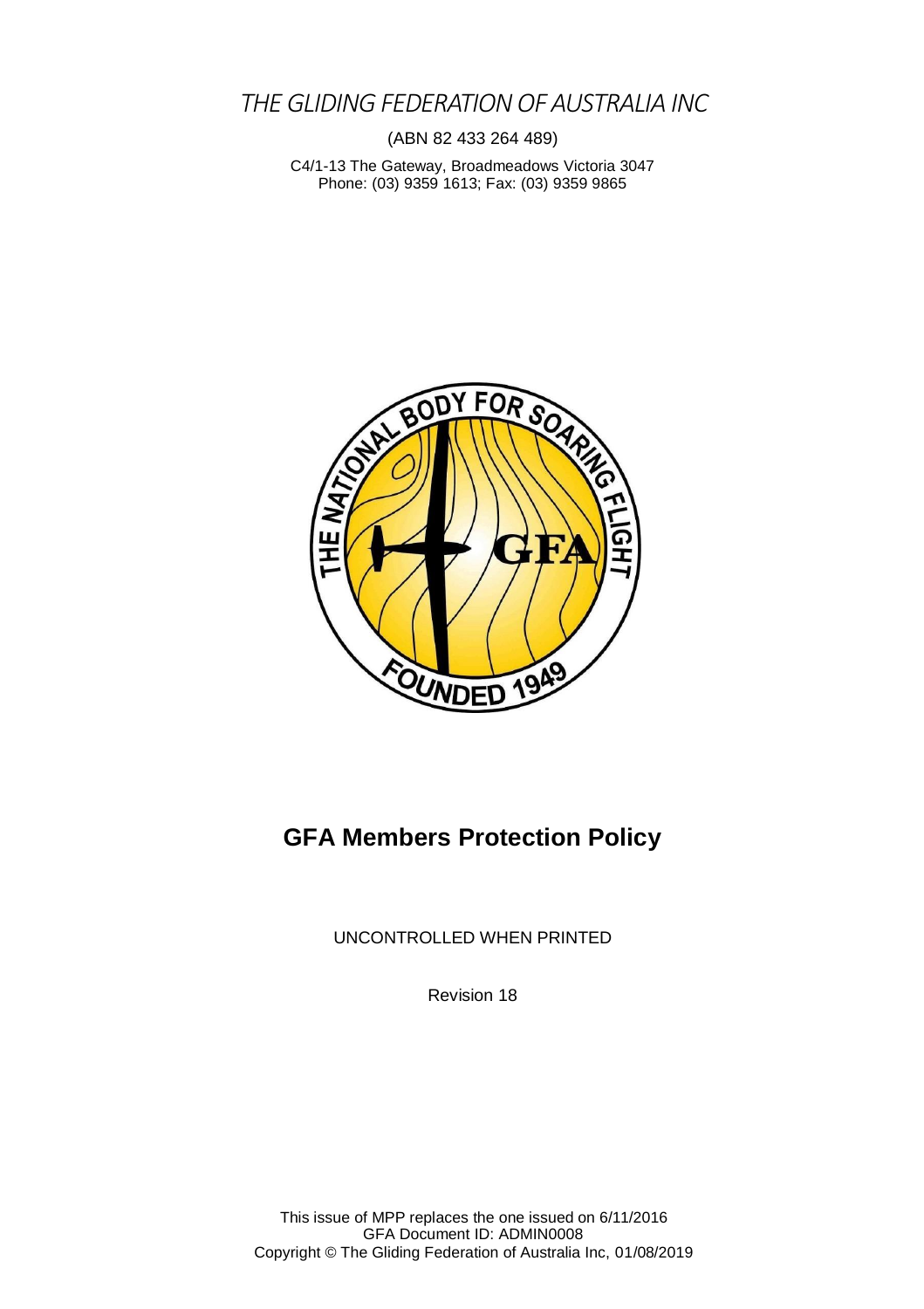# **PREFACE**

#### **Important information about this Policy**

#### **Why has the Gliding Federation of Australia adopted this Policy?**

Sporting organisations have legal obligations in relation to harassment, discrimination, abuse and child protection. They also have moral obligations in relation to establishing standards of appropriate behaviour and in providing safe, respectful and appropriate sporting environments.

The issue of safe, respectful sporting environments is so important that the Australian Sports Commission introduced a mandatory requirement for national sporting organisation (NSO) status, to develop and implement policies and procedures to promote positive and respectful behaviours and to meet obligations relating to harassment, discrimination and child protection.

It is GFA's commitment to provide an environment which is free from harassment and abuse for everyone, which promotes respectful and positive behavior and values, and which is safe for children.

This policy provides a code of behavior which everyone must abide by. It is an essential part of GFA's proactive and preventative approach to tackling inappropriate behaviour. Disciplinary action will be taken against individuals if there is a breach of the policy.

In May 2006, the GFA Board reaffirmed its commitment to investigate and comply with all Commonwealth and State regulatory requirements for dealing with youth.

The Executive Officer is the contact person within the organisation who is responsible for maintaining the policy and will monitor, evaluate and review the policy annually.

Peter Cesco GFA President 01/08/2019 ………………………………………………………….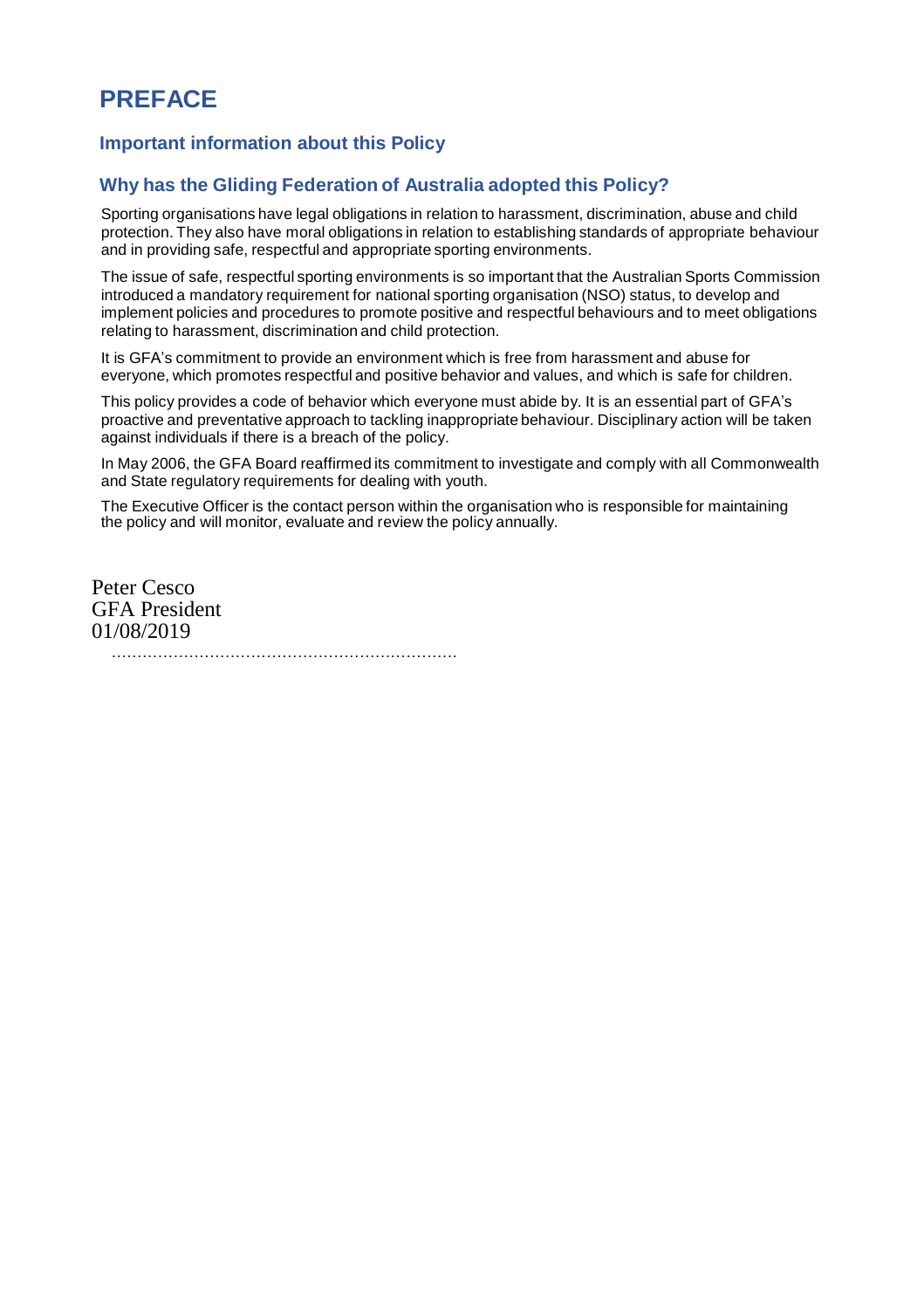# **REVISION RECORD**

| Prepared                                                                                                                       | Approved         | <b>Version</b> | Date      |  |  |  |
|--------------------------------------------------------------------------------------------------------------------------------|------------------|----------------|-----------|--|--|--|
| <b>Terry Cubley</b>                                                                                                            | <b>GFA Board</b> | 18             | 1/08/2019 |  |  |  |
| Précis of changes<br>Update document as per ASC amendments. Update for legal compliance. Clarify<br>individual responsibility. |                  |                |           |  |  |  |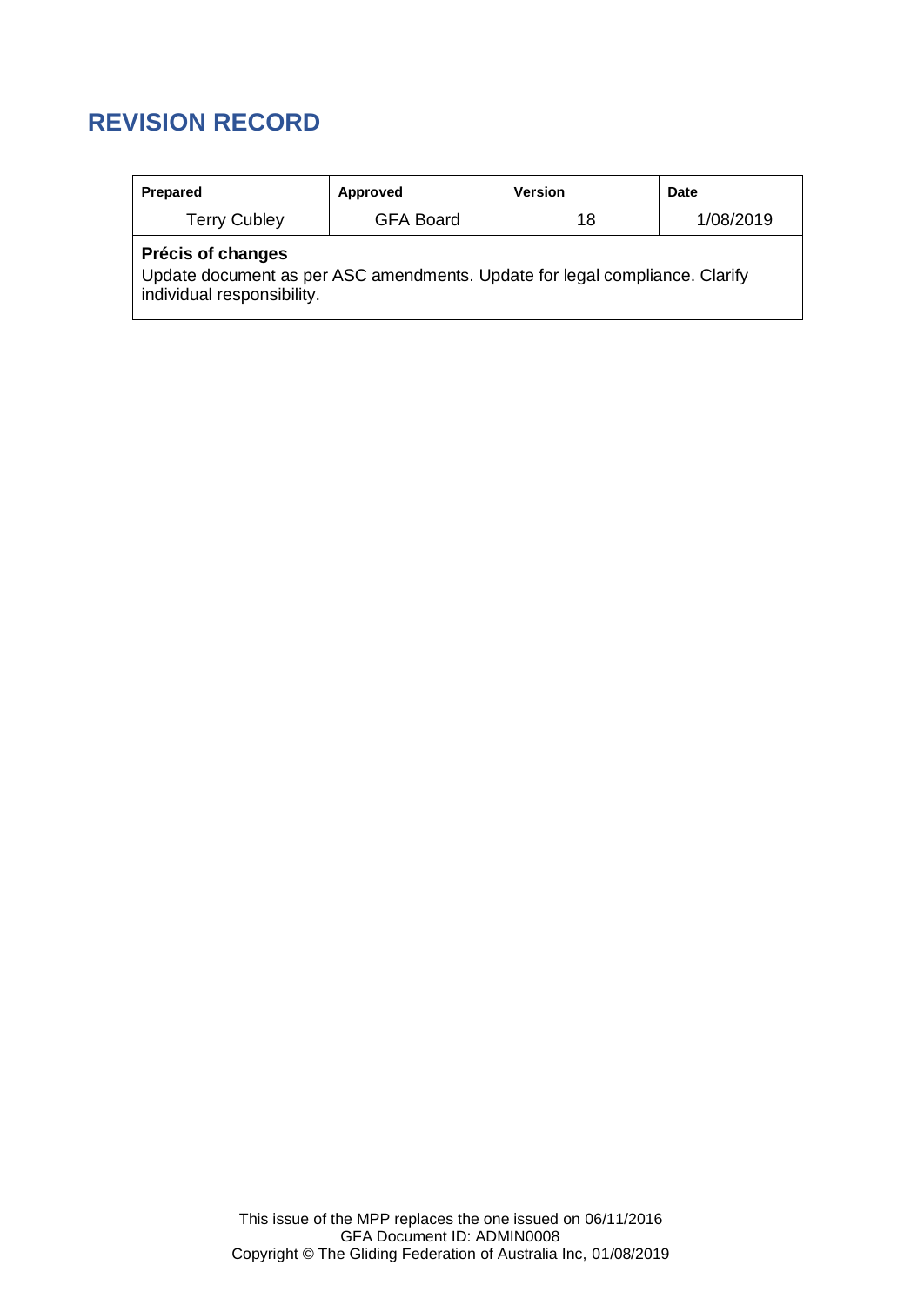# **TABLE OF CONTENT**

| $\mathbf 1$ .                                      |                |                                                         |   |  |  |  |
|----------------------------------------------------|----------------|---------------------------------------------------------|---|--|--|--|
|                                                    | 1.1            |                                                         |   |  |  |  |
|                                                    | 1.2            |                                                         |   |  |  |  |
|                                                    | 1.3            |                                                         |   |  |  |  |
|                                                    | 1.4            |                                                         |   |  |  |  |
|                                                    | 1.5            |                                                         |   |  |  |  |
|                                                    | 1.6            |                                                         |   |  |  |  |
| 2.                                                 | <b>PART B</b>  |                                                         |   |  |  |  |
|                                                    | 2.1            |                                                         |   |  |  |  |
|                                                    | 2.2            |                                                         |   |  |  |  |
|                                                    | 2.2.1          | Social networking                                       | 9 |  |  |  |
|                                                    | 2.3            |                                                         |   |  |  |  |
|                                                    | 2.3.1          |                                                         |   |  |  |  |
|                                                    | 2.3.2<br>2.3.3 |                                                         |   |  |  |  |
|                                                    | 2.3.4          |                                                         |   |  |  |  |
|                                                    | 2.3.5<br>2.3.6 |                                                         |   |  |  |  |
|                                                    | 2.3.7          |                                                         |   |  |  |  |
|                                                    | 2.4            |                                                         |   |  |  |  |
|                                                    | 2.5            |                                                         |   |  |  |  |
|                                                    | 2.5.1          |                                                         |   |  |  |  |
|                                                    | 2.5.2          |                                                         |   |  |  |  |
| 3.                                                 |                | PART C: BREACHES OF POLICY, COMPLAINTS AND DISCIPLINE13 |   |  |  |  |
|                                                    | 3.1            |                                                         |   |  |  |  |
|                                                    |                |                                                         |   |  |  |  |
| APPENDIX B THE GFA CHILD PROTECTION REQUIREMENTS17 |                |                                                         |   |  |  |  |
|                                                    |                |                                                         |   |  |  |  |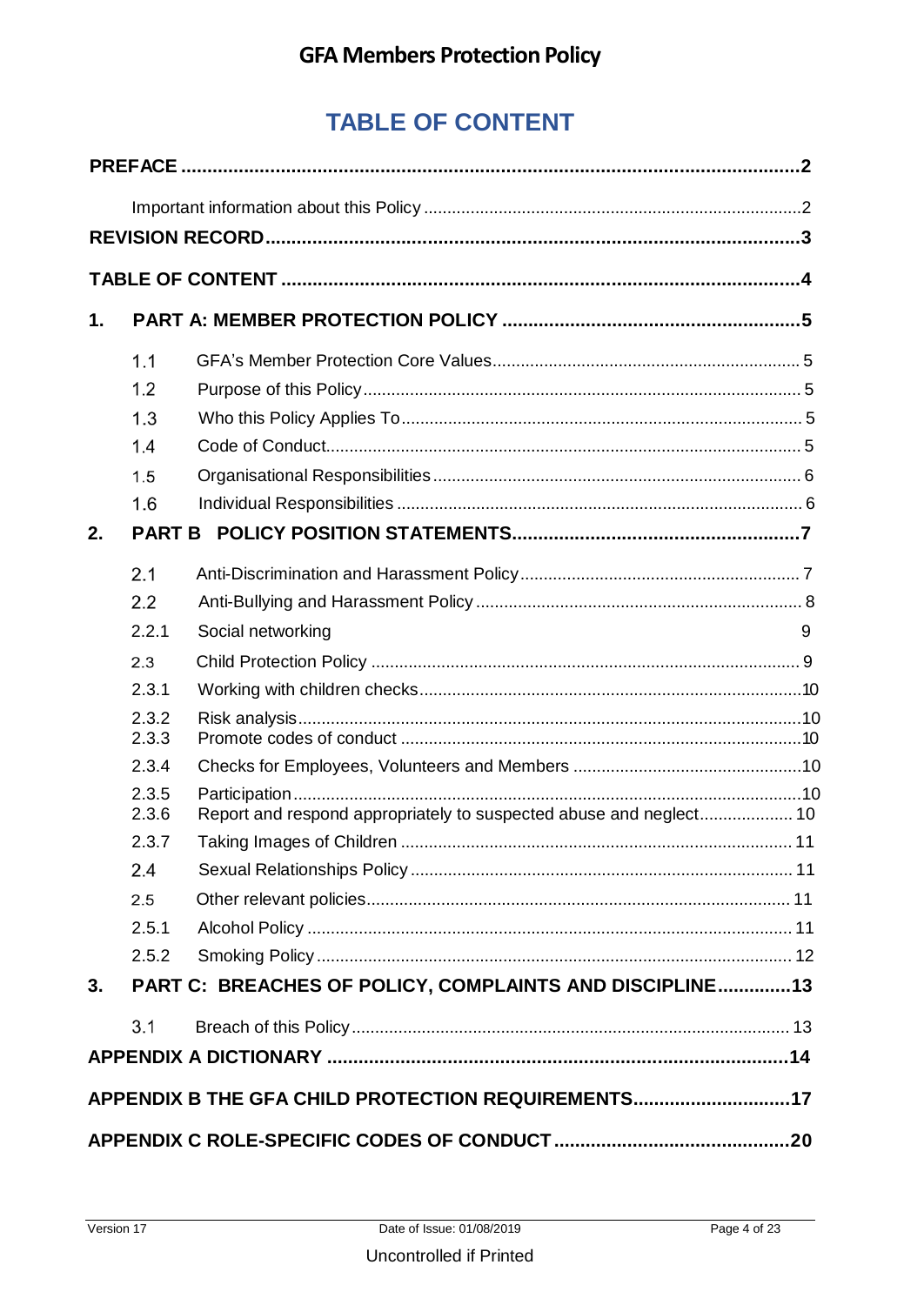# **1. PART A: MEMBER PROTECTION POLICY**

#### **GFA's Member Protection Core Values**

It is GFA's commitment to provide an environment which is free from discrimination, harassment and abuse for everyone, which promotes respectful and positive values and behaviour, and which is safe for children. All Members have a responsibility to abide by these core values.

#### **Purpose of this Policy**

This Member Protection Policy aims to ensure our core values, good reputation, positive and responsible behaviours and attitudes are maintained. It outlines our commitment to, and assists us in ensuring that every person involved in our sport is treated with respect and dignity, and is safe and protected from abuse. This Policy also ensures that everyone involved in our sport is aware of their legal and ethical rights and responsibilities and of the standards of behaviour required.

The Policy outlines the procedures that support our commitment to eliminating discrimination, harassment, child abuse and other forms of inappropriate or unlawful behaviour within our sport.

Regional Associations and Clubs may also have additional Member Protection Policies and you should refer to them also. To the extent that there is any inconsistency, the provisions in the GFA Member Protection Policy will prevail.

#### **Who this Policy Applies To**

This Policy applies to the following, whether they are in a paid or unpaid/voluntary capacity:

- a. Any person, club or organisation that is a member of or affiliated to the GFA
- b. All employees, contractors and volunteers of the GFA
- c. All Individuals sitting on boards, committees and sub-committees of the GFA, Regional Associations, Clubs, and any other related entity;
- d. Parents, guardians, spectators, crew, media and sponsors to the full extent possible.

N.B. This Policy will continue to apply to a person even after they have stopped their association or employment with GFA if disciplinary action, against that person, has commenced.

It is the responsibility of the individual or organisation to comply with this Policy.

### **Code of Conduct**

GFA requires every individual and organisation bound by this Policy to:

- a. Be ethical, fair, respectful and honest in all their dealings with other people and GFA;
- b. Treat all persons with respect and courtesy and have proper regard for their dignity, rights and obligations;
- c. Always place the safety and welfare of people above other considerations;
- d. Comply with GFA's Articles, Regulations, MOSPs, rules and policies including this member protection Policy;
- e. Operate within the rules and customs, practices and values of the sport;
- f. Comply with all relevant Australian laws (Federal and State), particularly antidiscrimination and child protection laws;
- g. Be responsible and accountable for their conduct; and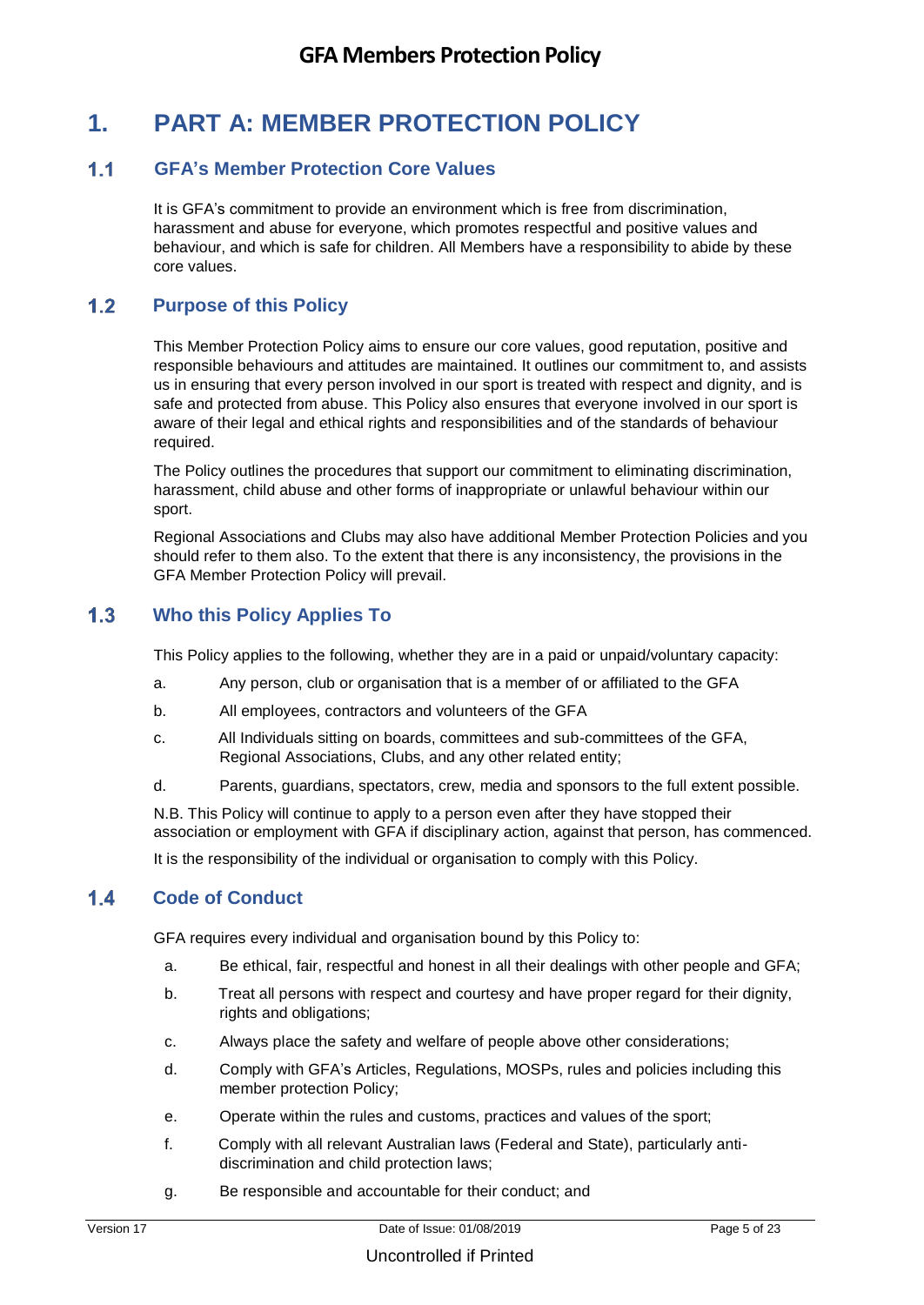h. Abide by the relevant Role-Specific Codes of Conduct outlined in Appendix C of this Policy.

### **Organisational Responsibilities**

The Gliding Federation of Australia Officers, Regional Associations, and affiliated Clubs/organisations, must:

- a. Adopt, implement and comply with this Policy;
- b. Make such amendments to any Constitution, Rules or Policies necessary for this Policy to be enforceable;
- c. Publish, distribute and enforce this Policy;
- d. Promote appropriate standards of conduct at all times;
- e. Promptly deal with any breaches of or complaints made under this Policy in an impartial, sensitive, fair, timely and confidential manner;
- f. Apply this Policy consistently;
- g. Recognise, apply and enforce any penalty imposed under this Policy;
- h. Ensure that a copy of this Policy is available or accessible to the persons to whom this Policy applies
- i. Appoint or have access to appropriately trained people to receive and handle complaints and allegations and display the names and contact details in a way that is readily accessible; and
- j. Monitor and endeavour to review this Policy at least annually.

### **Individual Responsibilities**

Individuals bound by this Policy are responsible for:

- a. Being accountable for their behaviour;
- b. Making themselves aware of the Policy and complying with the standards of conduct outlined in this Policy;
- c. Putting the safety and welfare of children above other consideration;
- d. Complying with the police check or working with children requirements of the state or territory concerned when performing a role that requires this
- e. Complying with all decisions, disciplinary measures imposed under this Policy and any other requirements of this Policy
- f. Providing a sporting environment free of discrimination, harassment and child abuse;
- g. Following the procedures set out in this Policy if they wish to make a complaint or report a concern about possible discrimination, harassment, child abuse, or other inappropriate or unlawful behaviour;
- h. Cooperating with other GFA members or officials to resolve any complaint raised against them
- i. Being aware of the possible consequences of breaching this Policy.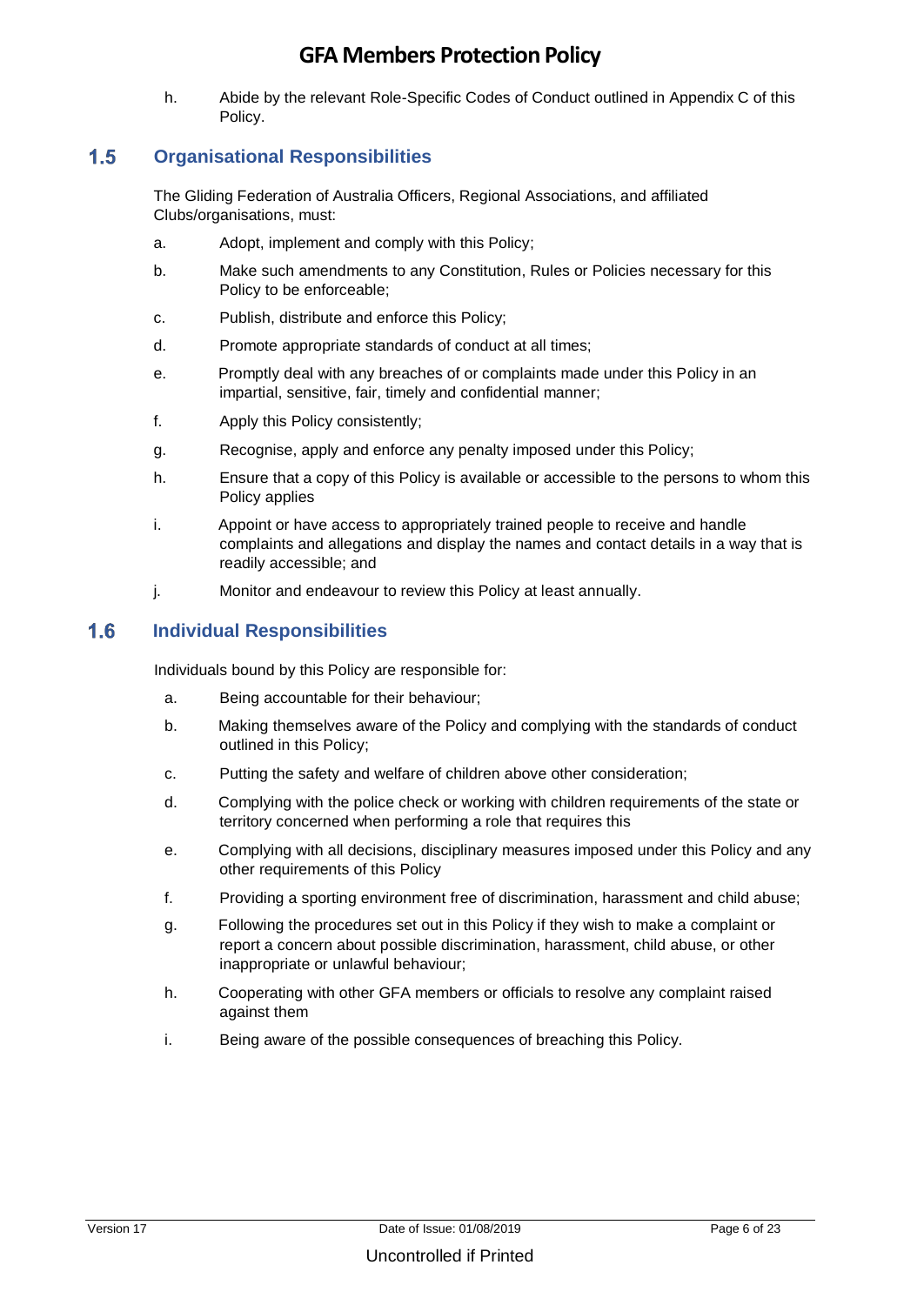# **2. Part B POLICY POSITION STATEMENTS**

### **Anti-Discrimination and Harassment Policy**

The GFA prohibits all forms of harassment (including sexual harassment) and discrimination, and aims to provide a sport environment where all those involved in its activities are treated with dignity and respect, and without harassment or discrimination.

The GFA recognises that all those involved in its activities cannot enjoy themselves, perform to their best, or be effective or fully productive if they are being treated unfairly, discriminated against or harassed.

*Discrimination* means providing less favourable treatment to someone compared to the treatment of other people in the same or similar circumstances. Members can expect to be treated equally and fairly by GFA officers, Regions, Clubs, Officials and other members.

Members can expect different outcomes to other members where the outcome depends on specific skills and ratings attained, but can expect an outcome consistent with that provided to members with similar skills and ratings. Removal of ratings and approvals where this is a consequence of inappropriate behaviour is not discrimination as the consequence would be applied to all members who demonstrated similar poor behaviours.

*Unlawful discrimination* can be indirect or direct by imposing or intending to impose an unreasonable requirement, condition or practice that is the same for everyone, but which has an unequal or disproportionate effect on individuals or groups with particular characteristics. The characteristics covered by discrimination law across Australia are:

- a. Age;
- b. Disability;
- c. Family/carer responsibilities;
- d. Gender identity/intersex status;
- e. Sexual orientation;
- f. Political belief/activity;
- g. Pregnancy and breastfeeding;
- h. Race;
- i. Religious belief/activity;
- j. Sex or gender;
- k. Social origin;
- l. Trade union membership/activity.

*Some States and Territories include characteristics in addition to those listed above.* 

*Harassment* is any type of behaviour that the other person does not want and does not return and that is offensive, abusive, belittling or threatening. The behaviour is unwelcome and of a type that a reasonable person would recognise as being unwelcome and likely to cause the recipient to feel offended, humiliated or intimidated.

*Unlawful harassment* includes the above but is either sexual or targets a person because of their race, sex, pregnancy, marital status, sexuality or other characteristic (see characteristic list under discrimination).

It does not matter whether the harassment was intended: the focus is on the impact of the behaviour. Harassment may be a single incident or repeated. It may be explicit or implicit, verbal or non-verbal.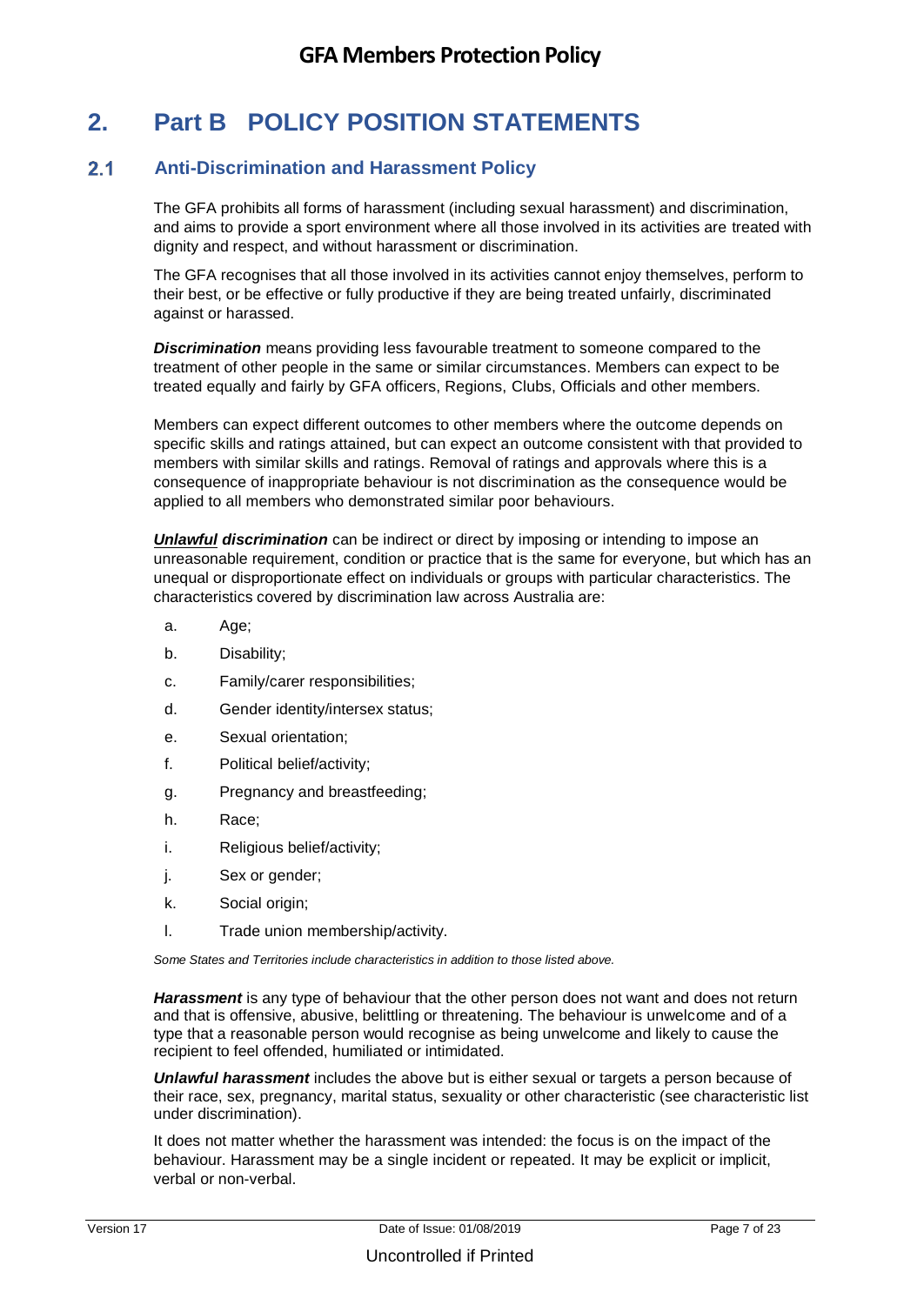Under this Policy discrimination and harassment are not permitted when accepting or renewing membership of clubs and organisations, providing or retaining membership or in providing the rights and privileges of membership. Similarly with any employment or engagement (including contractors, volunteer and unpaid employment); when providing sporting goods and services including access to sporting facilities; when providing education and accommodation; the selection or otherwise of any person for a course, competition or a team (domestic or international); and the entry or otherwise of any player or other person to any competition.

Some exceptions to state and federal anti-discrimination law apply. Examples include:

- a. holding a competitive sporting activity for females only who are 12 years of age or over where strength, stamina or physique is relevant or
- b. not selecting a participant if the person's disability means he or she is not reasonably capable of performing the actions reasonably required for that sporting activity.

It is unlawful for a person to cause, instruct, induce, aid or permit another person to do an act that is against discrimination law.

It is also unlawful to victimise a person who is involved in making a complaint of discrimination or harassment.

Public acts of racial hatred which are reasonably likely in the circumstances to offend, insult, humiliate or intimidate are also prohibited. This applies to spectators, participants or any other person who engages in such an act in public. Some states and territories also prohibit public acts that vilify on other grounds such as homosexuality, gender identity, HIV/AIDS, religion and disability – see vilification.

The GFA prohibits all forms of harassment and discrimination. Discrimination and harassment are unlawful and can be offensive, humiliating and/or threatening and create an uncomfortable and unpleasant environment.

If any person feels they are being harassed or discriminated against by another person or organisation bound by this Policy, or witnesses this being done to other members, please refer to our GFA Complaints and Discipline Procedure Policy. This will explain what to do about the behaviour and how the GFA will deal with the problem.

### **Anti-Bullying Policy**

The GFA prohibits all forms of bullying and aims to provide a sport environment without bullying. Bullying is characterised by repeated, unreasonable behaviour directed at a person, or group of persons, that creates a risk to health and safety. One off instances can amount to bullying. Bullying behaviour is that which a reasonable person in the circumstances would expect to victimise, humiliate, undermine, threaten, degrade, offend or intimidate a person. Bullying behaviour can include actions of an individual or group.

The following types of behaviour, where repeated or occurring as part of a pattern of behaviour, would be considered bullying:

- verbal abuse including shouting, swearing, teasing, making belittling remarks or persistent unjustified criticism;
- excluding or isolating a group or person;
- spreading malicious rumours; or
- psychological harassment such as intimidation.

Bullying includes cyber-bulling which occurs through the use of technology. New technologies and communication tools, such as smart phones and social networking websites, have greatly increased the potential for people to be bullied though unwanted and inappropriate comments. We will not tolerate abusive, discriminatory, intimidating or offensive statements being made online.

If any person feels they are being bullied by another person or organisation bound by this Policy, or witnesses this type of behaviour, they are encouraged to follow our GFA Complaints and Discipline Procedure.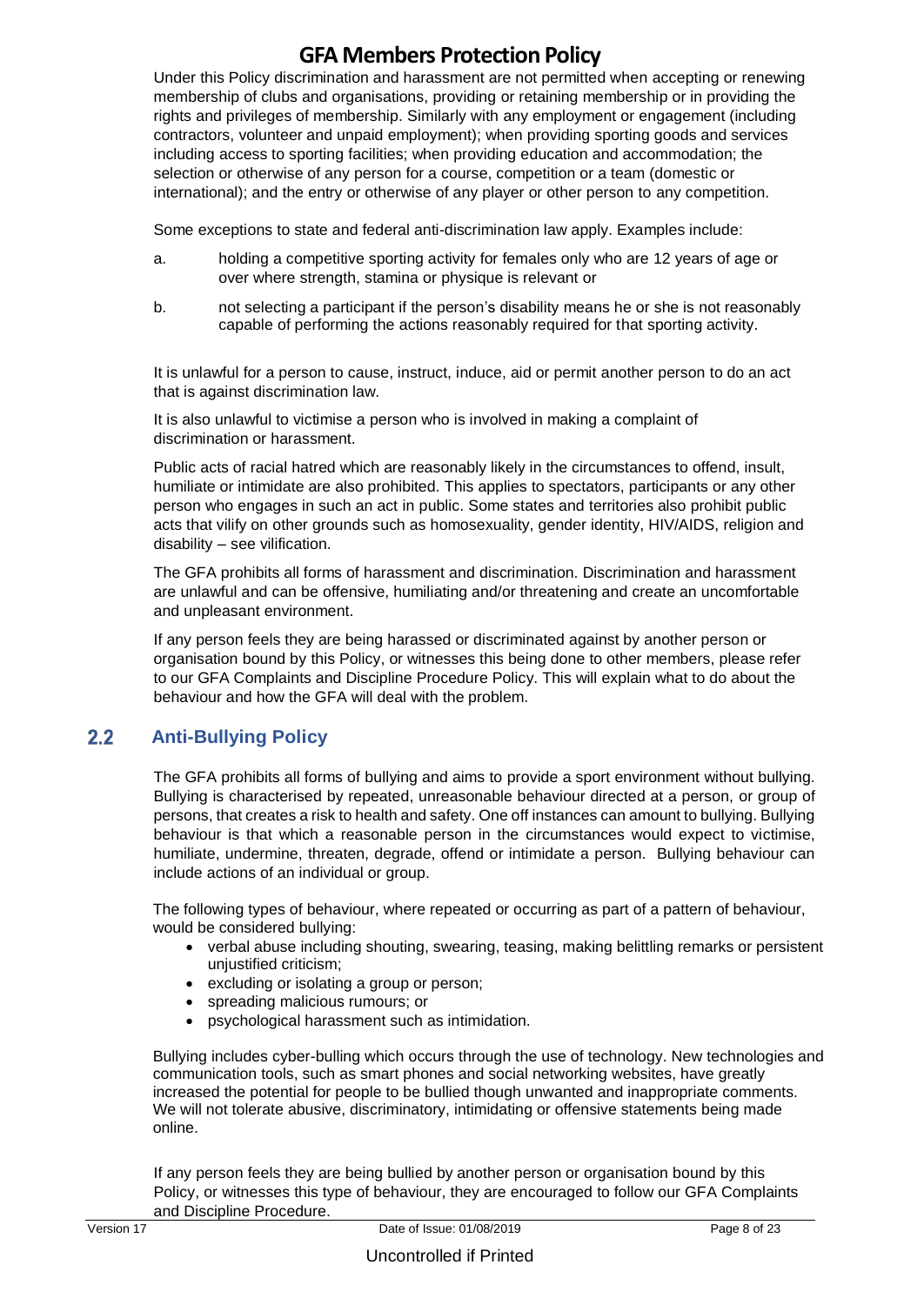In some circumstances, instances of bullying are against the law and in particular relevant legislation applicable to such matters include work health and safety laws and any associated regulations, and the Fair Work Act 2009 (Cth).

Bullying and harassment in all forms is regarded by the GFA as unacceptable in this sport. Given the increased use of social media, the opportunity for unwanted and improper comments and statements has dramatically increased. The use of social media to abuse, bully, intimidate others is not accepted within our sport.

### **2.2.1Social networking**

GFA acknowledges the enormous value of social networking to promote our sport and celebrate the achievements and success of the people involved in our sport.

Social networking refers to any interactive website or technology that enables people to communicate and/or share content via the internet. This includes social networking websites such as Facebook and Twitter.

We expect all people bound by this policy to conduct themselves appropriately when using social networking sites to share information related to our sport.

In particular, social media activity including but not limited to postings, blogs, status updates, and tweets:

- 1. must not contain material which is, or has the potential to be, offensive, aggressive, defamatory, threatening, discriminatory, obscene, profane, harassing, embarrassing, intimidating, sexually explicit, bullying, hateful, racist, sexist or otherwise inappropriate;
- 2. must not contain material which is inaccurate, misleading or fraudulent;
- 3. must not contain material which is in breach of laws, court orders, undertakings or contracts;
- 4. should respect and maintain the privacy of others; and
- 5. should promote the sport in a positive way.

### **Child Protection Policy**

The GFA is committed to the safety and wellbeing of all children and young people who participate in our sport or access our services. We support the rights of the child and will act without hesitation to ensure a child safe environment is maintained.

Every person and organisation bound by this Policy must always place the safety and welfare of children and youths above all other considerations other than aviation safety issues.

GFA acknowledges that our employees and volunteers provide a valuable contribution to the positive experiences of our juniors. GFA aims to ensure this continues and to protect the safety and welfare of its junior participants. The following measures will be used to achieve this: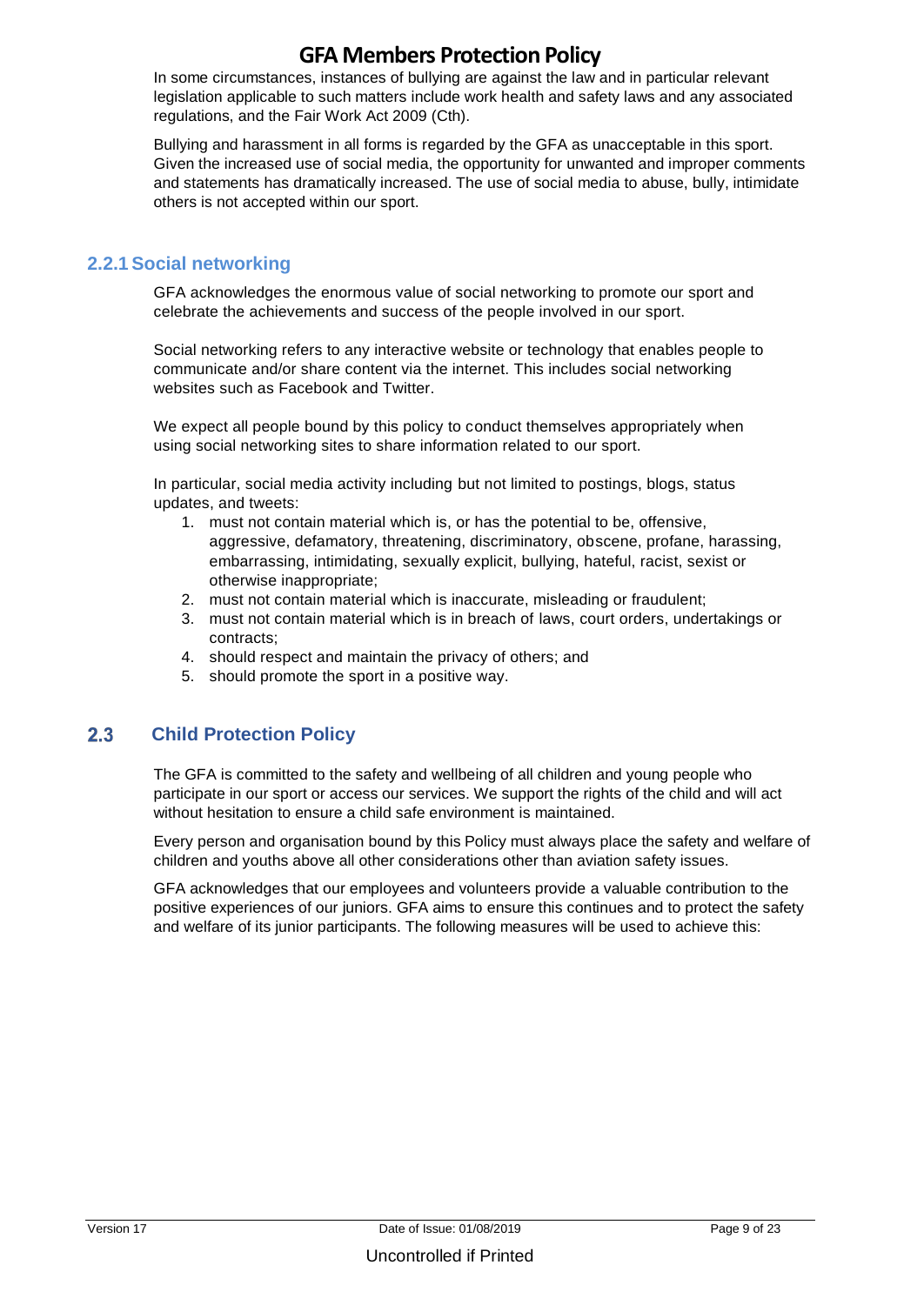#### **2.3.1 Working with children checks**

Normal gliding activities that include young pilots generally involve groups of members and instructors, coaches, ground staff, etc and are rarely 'unsupervised', therefore normal awareness and precautions applicable to the broader community are applicable.

Where required by the applicable child protection laws and regulations of the relevant State or Territory and where Members have unsupervised contact/responsibility for young people over extended periods or are responsible for overnight supervision, they must have completed working with children checks/criminal history assessments relevant for their state (refer to relevant state requirements) to the satisfaction of the GFA. This could include instructors and ground staff running gliding courses for members under 18yo where parents or guardian are not present.

The club must identify members performing activities with this level of unsupervised responsibility and ensure that the appropriate working with children assessment is conducted and records retained, otherwise these activities should not take place. Refer to the appendix B, B1 and B2 of this Policy

#### **2.3.2 Risk analysis**

Clubs who regularly have members or guests younger than 18yo should assess how child-safe the operation is and identify steps to minimise and prevent the risk of harm to children because of the actions of an employee, volunteer or another person. This should be included in the Club Safety Plan. This assessment should clearly identify roles within the club where a Working with Children check is required.

#### **2.3.3 Promote codes of conduct**

We will promote our codes of behaviour that clearly define professional boundaries, ethical behaviour and unacceptable behaviour when our members deal and interact with all members including children involved in our sport, (Refer to Appendix C of this Policy).

#### **2.3.4 Checks for Employees, Volunteers and Members**

The GFA requires all reasonable steps be taken to ensure that it engages the most suitable and appropriate people to work with children in positions that involve regular unsupervised contact. This may be achieved using a range of screening measures.

Where required by law, working with children checks/criminal history assessments are conducted for employees, members and volunteers working with children. The procedures for these checks are outlined in Appendix B of this Policy)

Support and training for volunteers, members and employees is required when working with children, or their records, such that their performance is developed and enhanced to promote the establishment and maintenance of a child-safe environment

#### **2.3.5 Participation**

Empower and promote the Participation of Children in Decision Making and Service Development. Providing opportunities for our juniors to contribute to and provide feedback on our program development, and maintaining child-safe environments.

#### **2.3.6 Report and respond appropriately to suspected abuse and neglect**

Members are expected to identify and respond appropriately to children at risk of harm.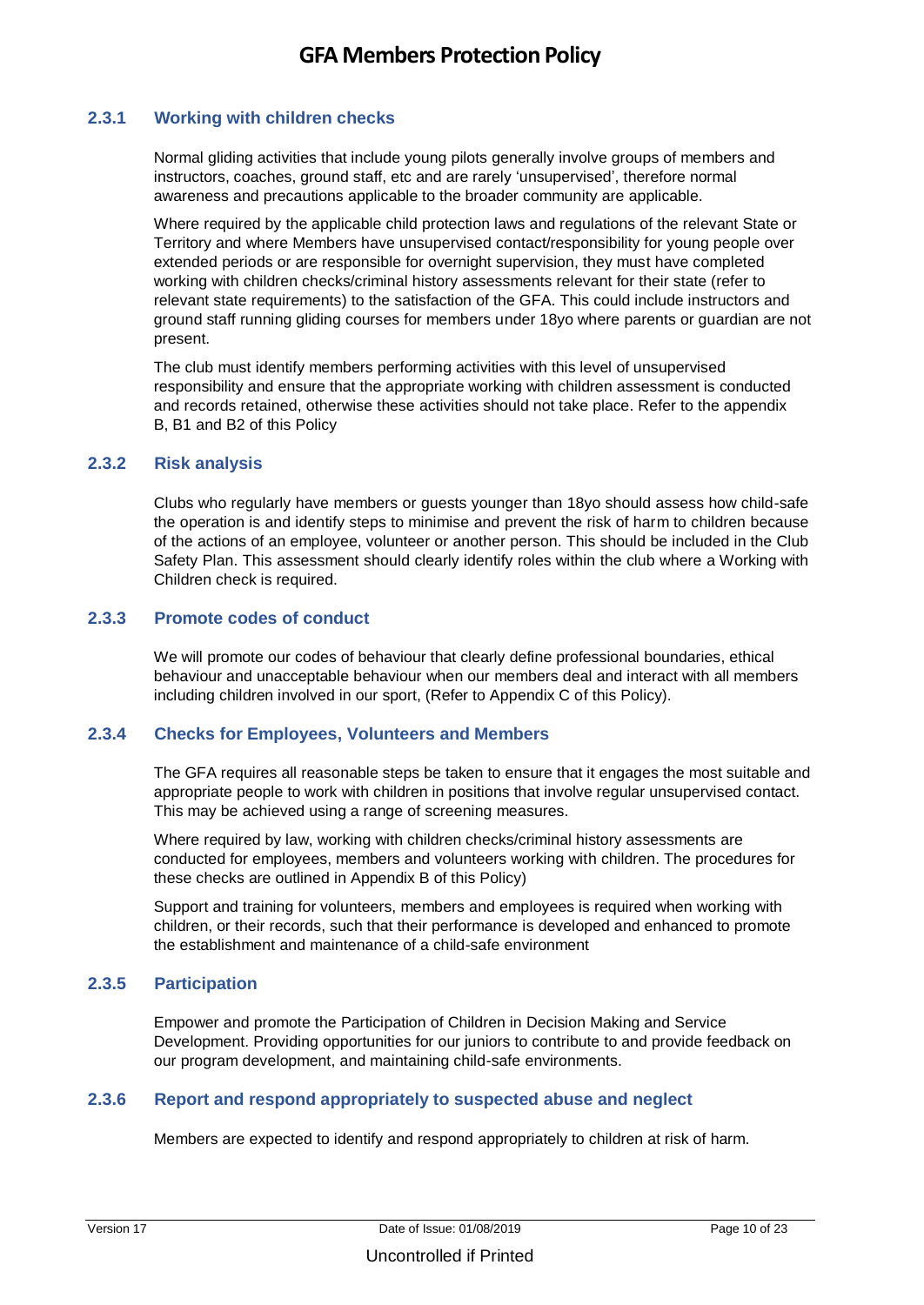Further, if any person believes that another person or organisation bound by this Policy is acting inappropriately towards a child, or is in breach of this Policy, he or she may make an internal complaint. (Refer to the "GFA Complaints and Discipline Procedure".)

Providing education and/or information to those involved in our sport on child abuse and child protection. Respective State laws detail responsibilities of employees, volunteers and members if there is suspicion on reasonable grounds that a child has been or is being abused or neglected. .

GFA requires that any person who has witnessed or has knowledge of a child who is being or has been abused or anyone who reasonably suspects that a child or youth has been or is being abused by someone within our sport, to report it immediately to the police or relevant government agency and bring it to the attention of the GFA Executive Officer or other relevant officer.

All allegations of child abuse will be dealt with promptly, seriously, sensitively and confidentially. A person will not be victimised for reporting an allegation of child abuse and the privacy of all persons concerned will be respected. Our procedures for handling allegations of child abuse are outlined in the "GFA Complaints and Discipline Procedure".

#### **2.3.7 Taking Images of Children**

The GFA requires that individuals and associations, clubs and other affiliated organisations, wherever possible, obtain permission from a child's parent/guardian before taking an image of a child that is not their own and ensure that the parent knows the way the image will be used.

If the GFA uses an image of a child it will not name or identify the child and will not publish any personal details without consent from the parent/guardian and the child.

Under the Privacy Act 1988 (Cth) you must not name, identify or publish personal information without the consent of the parent and child – best practice would be to have both the parent and child sign a consent form prior to any image being used, regardless of whether it identifies the child.

We will only use appropriate images of a child, relevant to our sport and ensure that the child is suitably clothed in a manner that promotes the sport, displays its successes etc.

### **Sexual Relationships Policy**

Sexual interaction between adult coaches or instructors (including adult pilots while in the role of coach or instructor) with their students must ensure that the responsibilities of the Instructor/coach role are not impacted in any way. Consideration should be given to using an independent instructor/coach if this becomes an issue.

Sexual interaction between any adult and an individual below the legal age of consent is strictly prohibited and unlawful.

The intention of this Policy is to deter coaches or instructors from exploitative sexual intimacy with pilots while in their coaching/instructional role, not from the development of friendships and relationships that might naturally occur over time.

### **Other relevant policies**

#### **2.5.1 Alcohol Policy**

The GFA recommends that State Associations and their member Clubs adhere to strict guidelines regarding the responsible consumption of alcohol. Generally, alcohol should not be available for consumption during a gliding flying event. Responsible service rules and consumption of alcohol may occur after the competition flying has concluded. Guidance can be obtained from <https://goodsports.com.au/this-is-good-sports/>

Members need to be aware of the possibility of a CASA alcohol/drug test. This applies to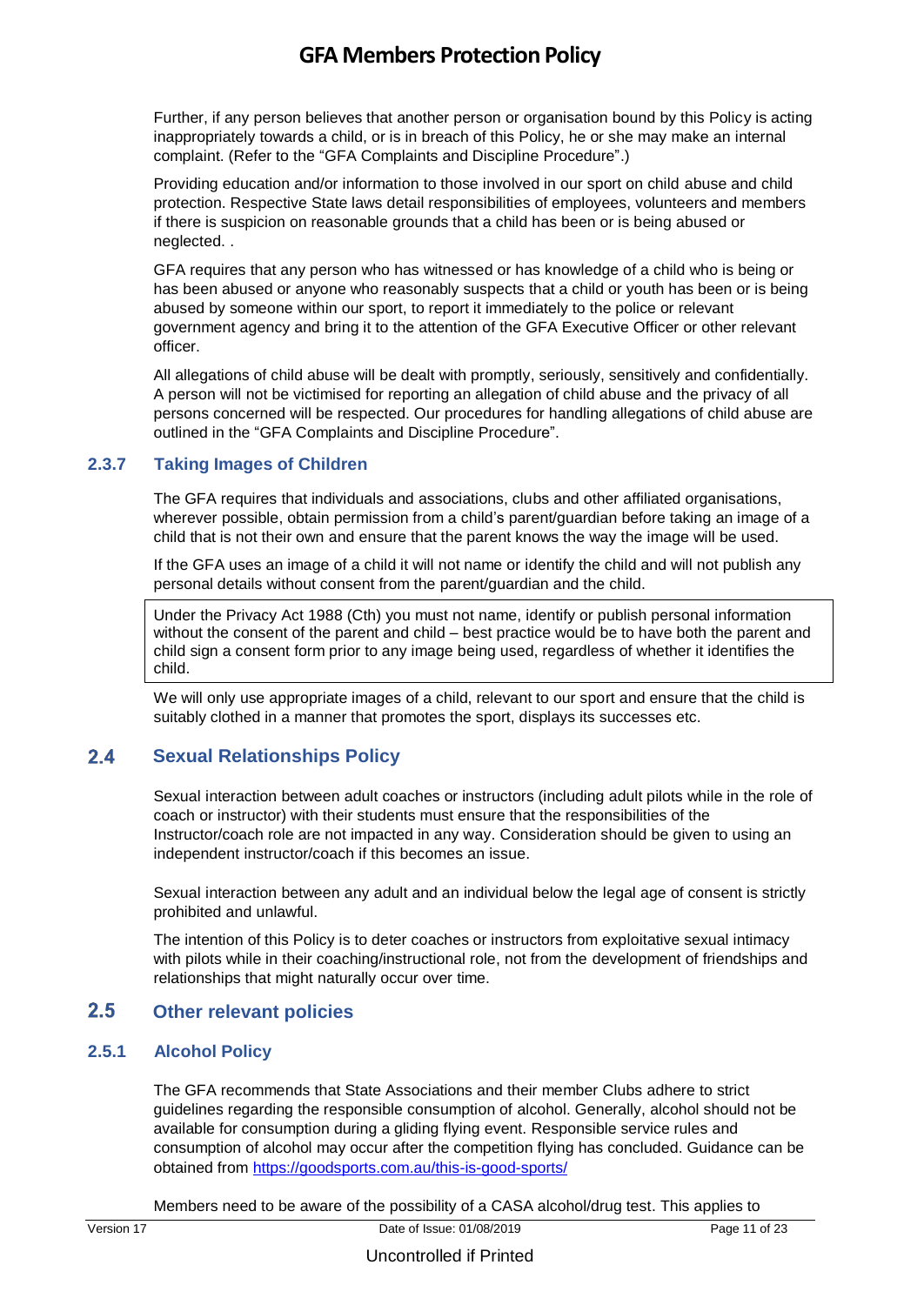anyone in an aerodrome testing area, other than a passenger. People can be randomly selected based solely on the fact they are present in an aerodrome testing area. In addition, anyone who is performing (or is available to perform) a 'safety sensitive aviation activity' (as defined in the regulations) can be tested by CASA, whether or not those activities are conducted in an aerodrome testing area.

#### **2.5.2 Smoking Policy**

The following policies should be applied to sporting and social events:

- a. No smoking shall occur at or near any sporting event or competition involving persons under the age of 18. This Policy applies to all individuals involved in sporting events, including without limitation coaches, players, trainers, officials, pilots and volunteers;
- b. Social functions will be smoke free, with smoking permitted at designated outdoor smoking areas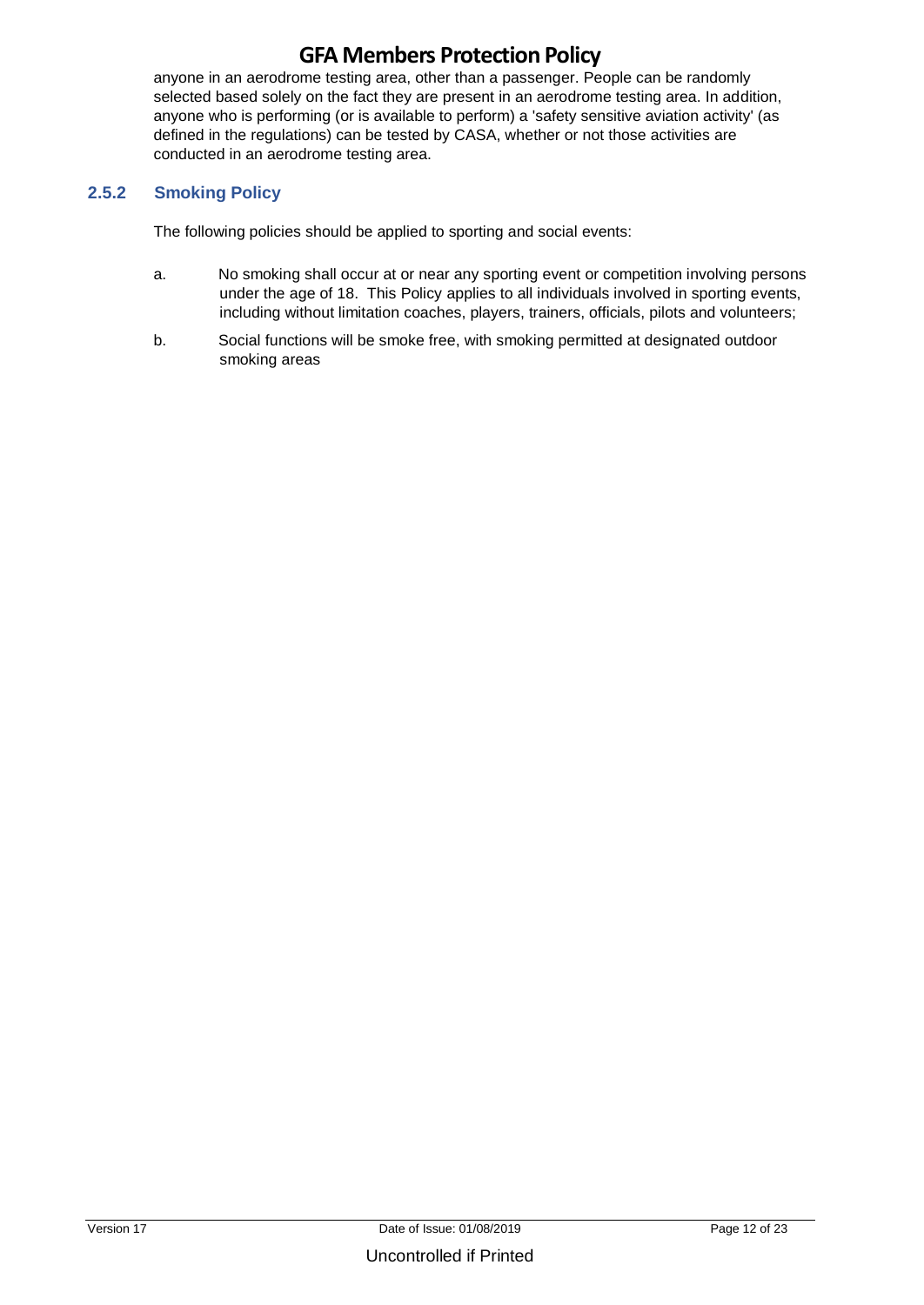# **3. PART C: Breaches of Policy, Complaints and Discipline**

#### **Breach of this Policy**

It is a breach of this Policy for any person or organisation to which this Policy applies to:

- a. Do anything contrary to or breach any part of this Policy;
- b. Bring the sport and/or the GFA into disrepute;
- c. Victimise another person for reporting a complaint;
- d. Disclose to any unauthorised person or organisation any GFA information that is of a private, confidential or privileged nature except as required by law;
- e. Make a complaint they knew to be untrue, vexatious, malicious, frivolous or improper;
- f. Fail to comply with a penalty imposed after a finding that the individual or organisation has breached this Policy;
- g. Fail to comply with a lawful and reasonable direction given to the individual or organisation during the discipline process.

(This list is non-exhaustive).

### **Complaints and Discipline**

Members and relevant officers are referred to The **GFA Complaints and Discipline Procedure** which provides an explanation of how you can report a breach or make a complaint under this Policy and the discipline outcomes that may eventuate and is to be taken in conjunction with this Policy.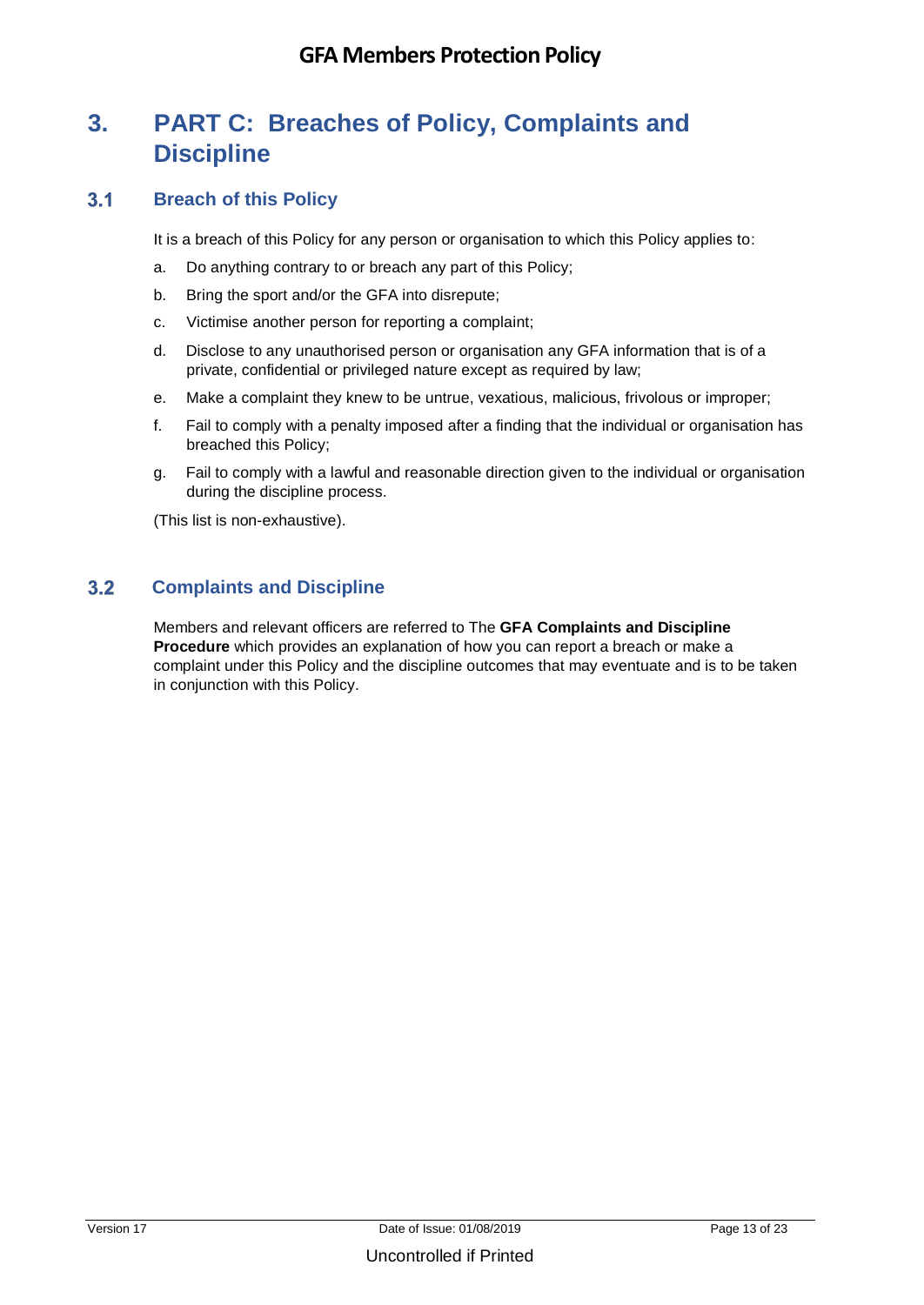# **APPENDIX A DICTIONARY**

This Dictionary sets out the meaning of words used in this Policy and its attachments without limiting the ordinary and natural meaning of the words. State/Territory specific definitions and more detail on some of the words in this dictionary can be sourced from the relevant State/Territory child protection commissions or equal opportunity and anti-discrimination commissions and tribunals.

**Abuse** is a form of harassment and includes physical abuse, emotional abuse, sexual abuse, neglect, and abuse of power. Examples of abusive behaviour include bullying, humiliation, verbal abuse and insults.

**Affiliated club** means any group of Members of the GFA or other organisation, formed for the purpose of conducting gliding operations or activities associated therewith and accepted as a club by the region to which the club is affiliated.

**Child** means a person who is under the age of 18 years (see also definition of young person)

**Child abuse** relates to children at risk of harm by another person and often by those they know and trust. It can take many forms. Children may be harmed by both verbal and physical actions and failure to provide them with basic care. Child abuse may include, but is not limited to:

- a. Physical abuse by hurting a child or a child's development (e.g. hitting, shaking or other physical harm; giving a child alcohol or drugs; giving bad nutritional advice; or training that exceeds the child's development or maturity).
- b. Sexual abuse where a child is encouraged or forced to watch or engage in sexual activity or where a child is subject to any other inappropriate conduct of a sexual nature (e.g. sexual intercourse, masturbation, oral sex, pornography including child pornography or inappropriate touching or conversations).
- c. Emotional/verbal abuse by ill-treating a child (e.g. humiliation, taunting, sarcasm, yelling, negative criticism, name calling, ignoring or setting a child tasks beyond their experience level).
- d. Neglect (e.g. failing to give food, water, shelter or clothing or to protect a child from danger or foreseeable risk of harm or injury).

**Complaint** means a complaint made under this Policy or an allegation of breach of this Policy.

**Complainant** means the person making a Complaint.

**Discrimination legislation** refers to:

- a. Age Discrimination Act 2004 (Cth)
- b. Disability Discrimination Act 1992 (Cth)
- c. Racial Discrimination Act 1975 (Cth)
- d. Sex Discrimination Act 1984 (Cth)
- e. Australian Capital Territory Discrimination Act 1991 (ACT)
- f. New South Wales Anti-Discrimination Act 1977 (NSW)
- g. Northern Territory Anti-Discrimination Act 1996 (NT)
- h. Queensland Anti-Discrimination Act 1991 (QLD)
- i. South Australia Equal Opportunity Act 1984 (SA)
- j. Tasmania Anti-Discrimination Act 1998 (TAS)
- k. Victoria Equal Opportunity Act 1995 (VIC)
- l. Western Australia Equal Opportunity Act 1984 (WA)

as applicable in the relevant jurisdiction.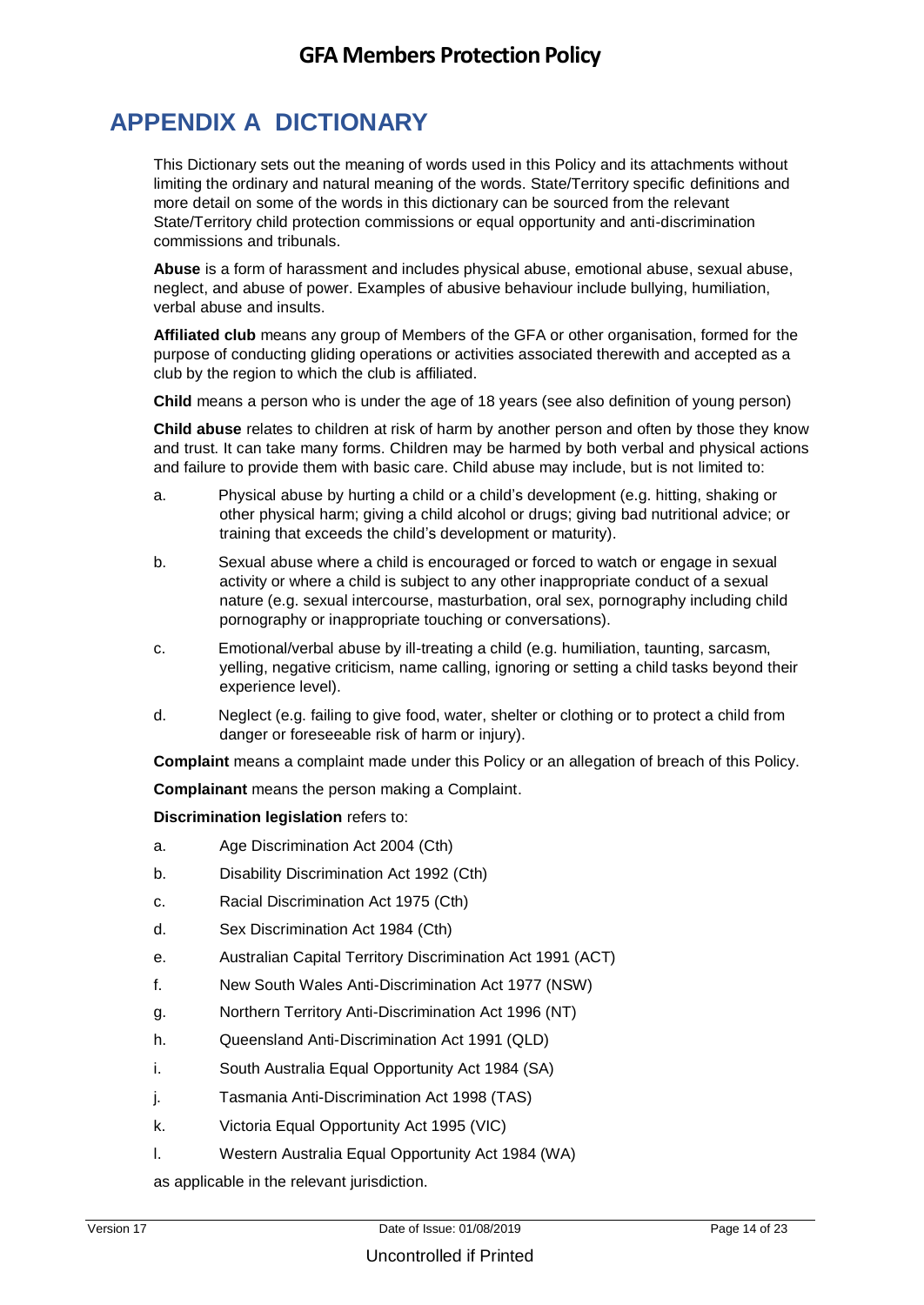**GFA Executive Officer** From time to time the GFA Board/Executive will employ an Executive Officer, Administration Officer or other person (regardless of the official title this position is given) to support the Executive and be responsible for the day to day functioning of the GFA **Office** 

**Junior** means a person under the age of eighteen (18) years who is participating in an activity of the GFA.

**Mediator** means a person appointed to mediate complaints made under this Policy. It is preferable that the mediator has relevant skills, qualifications and/or training in mediation.

**Member** means a natural person or organisation (such as clubs, state associations, other affiliated associations and the national body) that holds any form of membership with the GFA.

**Member protection** is a term used by the Australian sport industry to describe the practices and procedures that protect members – both individual members such as players, instructors, coaches and officials, and the member organisations. Member protection involves:

- a. protecting those that are involved in sport activities from harassment, abuse, discrimination and other forms of inappropriate behaviour
- b. adopting appropriate measures to ensure the right people are involved in an organisation, particularly in relation to those involved with juniors, and
- c. providing education.

**Natural justice** (procedural fairness) means the rules or principles of natural justice/procedural fairness, which have developed to ensure that decision-making is fair and reasonable. Put simply, decision-makers are required to inform people of the case against them or their interests, give them a right to be heard (the 'hearing' rule), not have a personal interest in the outcome (the rule against 'bias'), and act only on the basis of logically compelling evidence (the 'no evidence' rule).

**Police check** means a national criminal history record check conducted as a prudent preemployment or pre-engagement background check on a person.

**Policy** means this Member Protection Policy.

**Respondent** means the person against whom the complaint is made.

**Role**-specific codes of conduct means standards of conduct required of certain roles (e.g. coaches or instructors).

**Sexual harassment** is a form of harassment and means unwanted, unwelcome or uninvited behaviour of a sexual nature which makes a person feel humiliated, intimidated or offended. Sexual harassment can take many different forms and may include unwanted physical contact, verbal comments, jokes, propositions, display of pornographic or offensive material or other behaviour that creates a sexually hostile environment.

Sexual harassment is not behaviour based on mutual attraction, friendship and respect. If the interaction is between consenting adults, it is not sexual harassment.

**Sexual offence** means a criminal offence involving sexual activity or acts of indecency including but not limited to (due to differences under state/territory legislation):

- a. Rape
- b. Indecent assault
- c. Sexual assault
- d. Assault with intent to have sexual intercourse
- e. Incest
- f. Sexual penetration of child under the age of 16
- g. Indecent act with child under the age of 16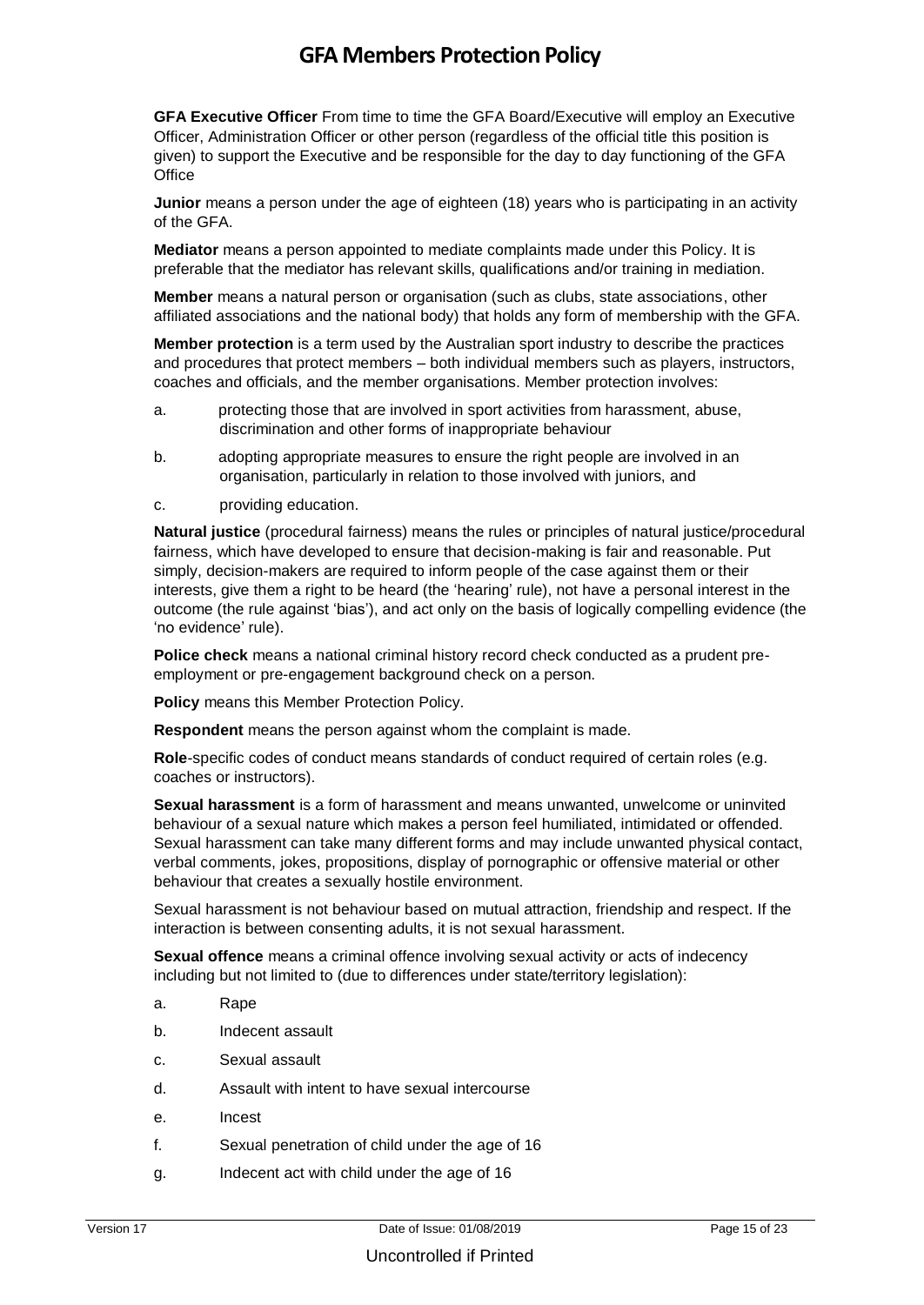- h. Sexual relationship with child under the age of 16
- i. Sexual offences against people with impaired mental functioning
- j. Abduction and detention
- k. Procuring sexual penetration by threats or fraud
- l. Procuring sexual penetration of child under the age of 16
- m. Bestiality
- n. Soliciting acts of sexual penetration or indecent acts
- o. Promoting or engaging in acts of child prostitution
- p. Obtaining benefits from child prostitution
- q. Possession of child pornography
- r. Publishing child pornography and indecent articles.

**Intersex status** means that status of having physical, hormonal or genetic features that are neither wholly female nor wholly male, a combination of female and male, or neither female nor male.

**Victimisation** means subjecting a person or threatening to subject a person to any detriment or unfair treatment because that person has or intends to pursue their rights to make a complaint under government legislation (e.g. anti-discrimination) or under this Policy, or for giving information or evidence in connection to complaint.

**Vilification** involves a person or organisation doing public acts to incite hatred towards, serious contempt for, or severe ridicule of a person or group of persons having any of the attributes or characteristics within the meaning of discrimination. Public acts that may amount to vilification include any form of communication to the public and any conduct observable by the public.

**Youths/Young People/Person** means people between13 and 18 years of age.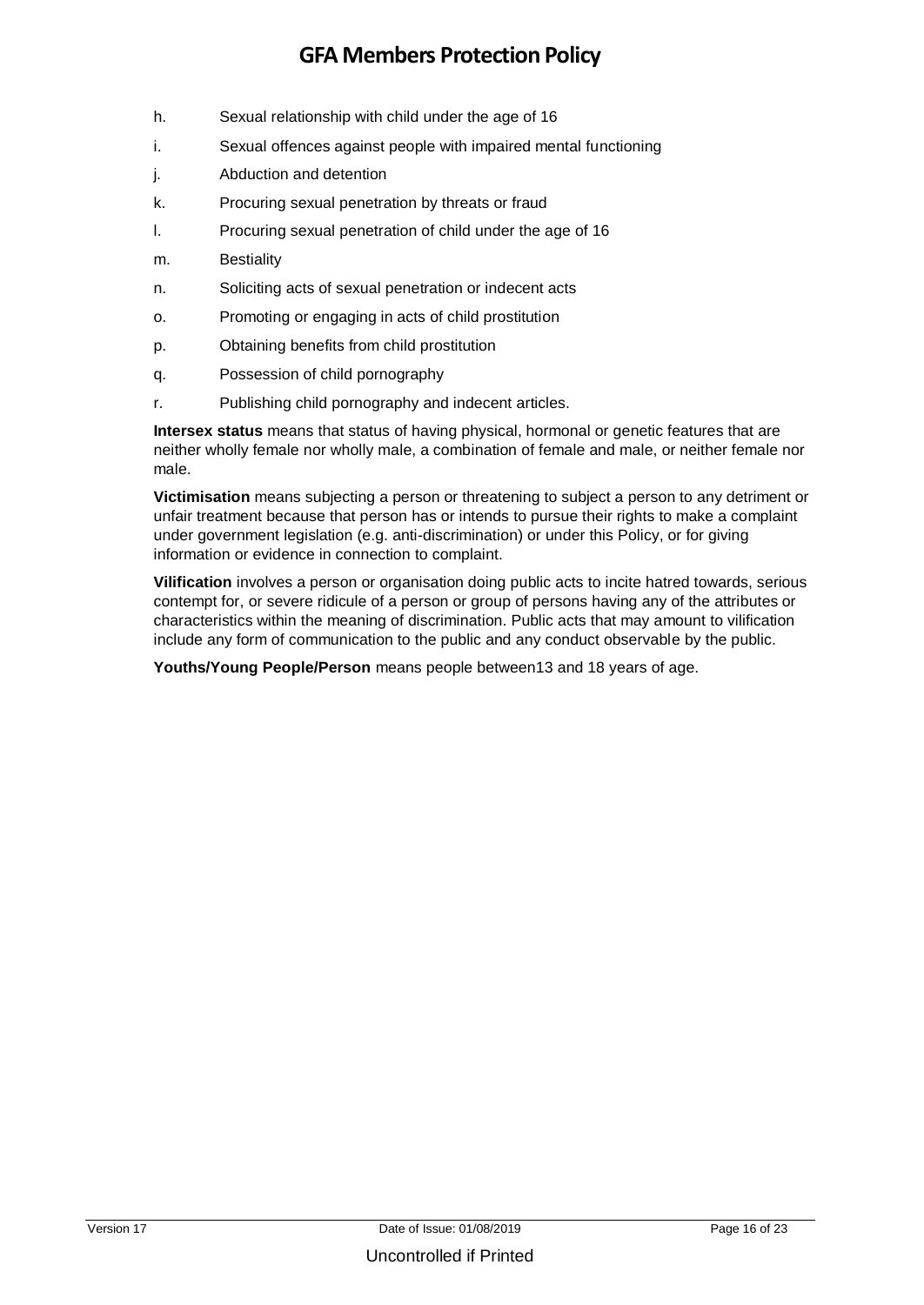# **APPENDIX B GFA CHILD PROTECTION REQUIREMENTS**

#### **B1 BACKGROUND**

Each State and Territory in Australia has their own child protection laws and regulations that cover the reporting and investigation of cases of child abuse.

It is the responsibility of all people and organisations bound by this Policy to ensure full compliance with child protection legislation applicable to the state or territory within which child related activity is undertaken.

The minimum GFA standard required by this Policy is set out in Section 2.3.1. If the state or territory requirements exceed this GFA standard then compliance with that State/Territory requirement satisfies compliance with this Policy.

The legislative requirements and regulations of the various states and territories are found online on the respective website with contact details or can be found by contacting the relevant department responsible for justice, the police department or government agency responsible for child protection. An internet search should achieve quick results.

Members should be aware that state and territory child protection requirements may apply to individuals and organisations originating outside of the relevant state. For example a coach traveling from Queensland to undertake activities involving children in Victoria must comply with Victorian legislation. This may not involve having to complete a full check as some states and territories have provision for an exemption for short term visitors. A check of the requirements in each case will be necessary.

### **CHILD PROTECTION REQUIREMENTS**

If a working with children check is required by the GFA or club then the person must complete the check if they wish to perform that role. A person must supply evidence that they have completed a check to their club. The GFA is responsible for verifying the working with children check through the member's gliding club.

The GFA will notify the person if they are unable to work with children as a consequence of the check.

Offences may apply in the relevant state or territory for failing to undertake or verify a working with children check or for breaching provisions of the applicable legislation.

The GFA will not engage any person who does not provide a clear working with children check where the role requires it.

Please note that the state specific child protection legislation and regulations apply despite the terms of or absence of any Member Protection Policy.

As part of GFA's commitment to protecting the safety and welfare of children and young people involved in GFA activities, GFA requires the following measures to be met.

- a. Provide opportunities for juniors to contribute to and provide feedback on program development;
- b. Provide education and/or information on child abuse and child protection to those involved in our sport such as coaches, juniors, parents and officials; and
- c. Where Working with Children checks are applicable, meet the requirements in the relevant state or territory
- d. All persons who are involved with children undertake a working with children check where applicable and complete a Member Protection Declaration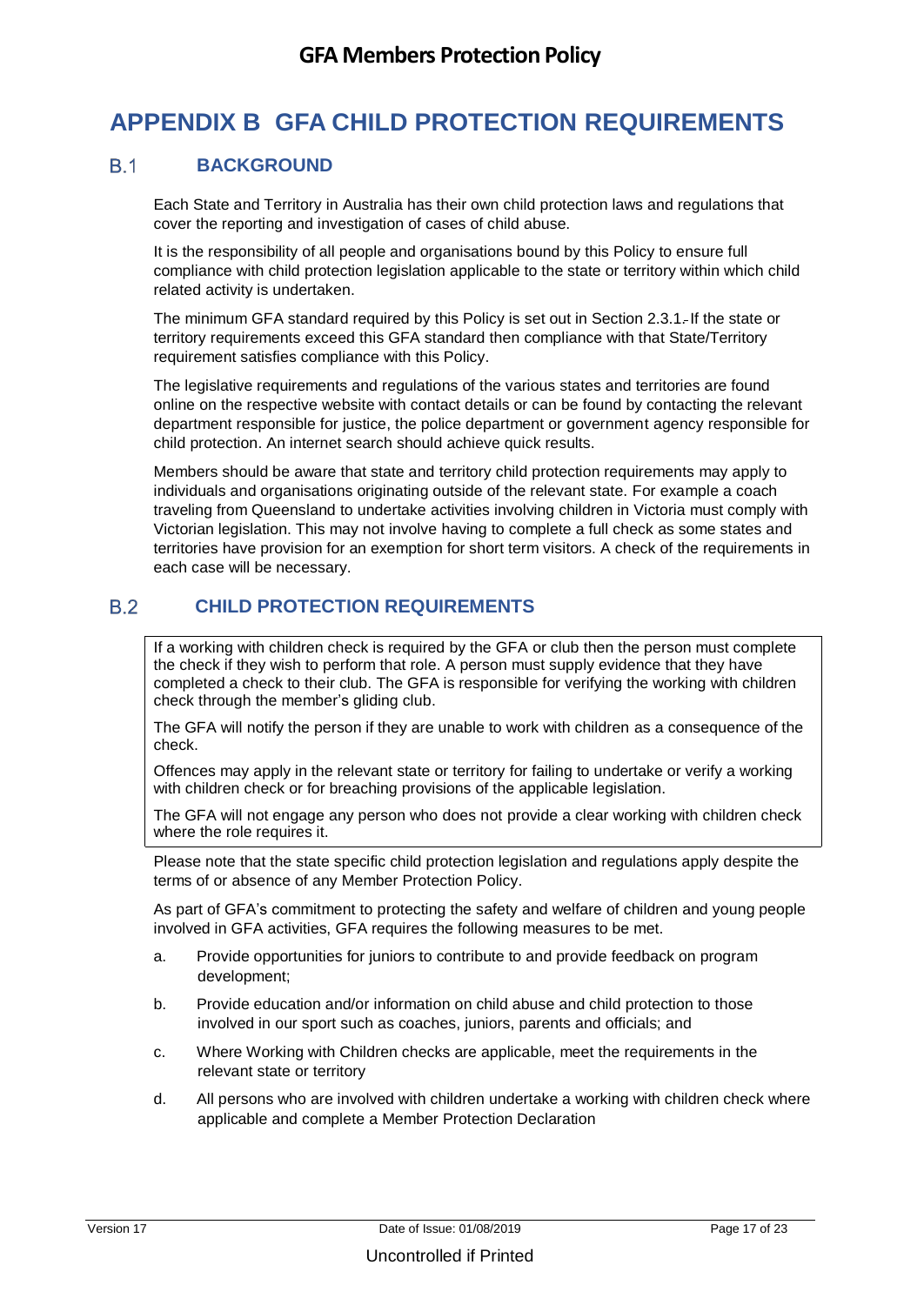#### **SCREENING REQUIREMENTS**

This attachment sets out the screening process for people in GFA who work, coach, supervise or have regular unsupervised contact with people under the age of 18 years.

The GFA will, and also requires regional associations and clubs to:

- a. Identify positions that involve regular unsupervised contact in working, coaching, or supervising people under the age of 18 years, unless an exception applies to that position or person, for example, a volunteering parent or an administrative position.
- b. Obtain a completed Member Protection Declaration (MPD) (Appendix B2) from all people who are identified in the above step and keep it in a secure place.
- c. Provide an opportunity for a person to give an explanation if a MPD isn't provided or it reveals that the person doesn't satisfactorily meet any of the clauses in the MPD. We will then make an assessment as to whether the person may be unsuitable to work with people under the age of 18 years. If unsatisfied we will not appoint them to the role/position.
- d. Where possible, check a person's referees (verbal or written) about his/her suitability for the role.
- e. Ask the people identified in point a above to sign a consent form for a national police check, working with children check or acceptable equivalent where state legislation so demands.
- f. The GFA reserves the right to not engage a person if they fail to complete a working with children check or if their working with children check is unsatisfactory.
- g. Possibly request (or ask the person to request) a national 'Part Exclusion' police check from their relevant police jurisdiction. This check excludes irrelevant records. If the police check indicates a relevant offence, we will provide an opportunity for the person to give an explanation, and then we will make an assessment as to whether the person may pose a risk to or be unsuitable to work with people under the age of 18 years. If unsatisfied we will not appoint them to the role/position.
- h. Make an assessment as to whether the person may be unsuitable to work with people under the age of 18 years if the person does not agree to a national police check after explaining why it is a requirement under our Policy. If unsatisfied, we will not appoint them.
- i. Decide whether to offer the person the position taking into account the result of the police check and any other information the club has available to it. W here it is not practical to complete the police check prior to the person commencing in the position, we will complete the check as soon as possible, and if necessary, act immediately on the outcome.
- j. Protect the privacy of any person who is checked and maintain confidentiality of any information obtained through the checking process.
- k. Return information collected during screening (such as a completed MPD form, police records and referee reports) to the relevant person if that person is not appointed to the position, or otherwise be destroyed within 28 days of the date of the decision or the expiry of any appeal period, unless within that time the person requests that the documents be returned to them. For appointed persons, information will be kept on file in a secure location.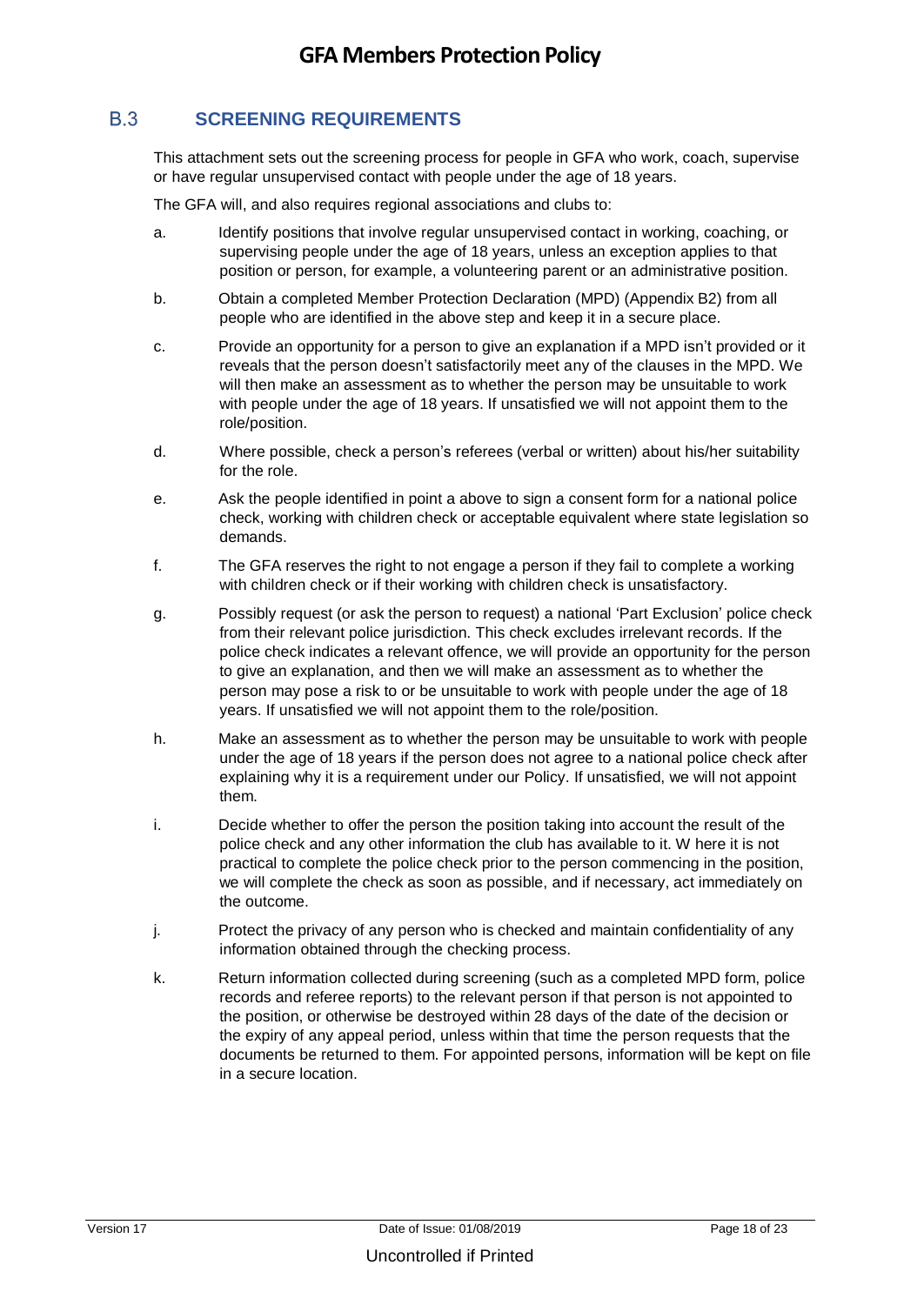#### $B.4$ **GFA MEMBER PROTECTION DECLARATION**

As a requirement of the GFA Member Protection Policy, the GFA must enquire into the background of those who undertake any paid or voluntary work, instructing, coaching or regular unsupervised contact with people under the age of 18 years.

| I, (name) | of (address)       |
|-----------|--------------------|
|           | Date of birth: / / |

sincerely declare:

- a. I do not have any criminal charge(s) pending before the courts.
- b. I do not have any criminal convictions or findings of guilt for sexual offences, offences related to children, narcotics or acts of violence.
- c. I have not had any disciplinary proceedings brought against me by an employer, sporting organisation or similar body involving child abuse, sexual misconduct or harassment, other forms of harassment, narcotics or acts of violence.
- d. I am not currently serving a sanction for an anti-doping rule violation under an ASADA approved anti-doping Policy applicable to me.
- e. I will not participate in, facilitate or encourage any practice prohibited by the World Anti-Doping Agency Code or any other ASADA approved anti-doping Policy applicable to me.
- f. To my knowledge there is no other matter that the GFA may consider to constitute a risk to its members, employees, volunteers, pilots or reputation by engaging me.
- g. I will notify the President of the organisation(s) engaging me immediately upon becoming aware that any of the matters set out in clauses a to f above has changed.
- h. Where required, I will undertake any relevant checks prior to engagement.

#### **Parent/Guardian Consent (in respect of a person under the age of 18 years)**

I have read and understood the declaration provided by my child. I confirm and warrant that the contents of the declaration provided by my child are true and correct in every particular.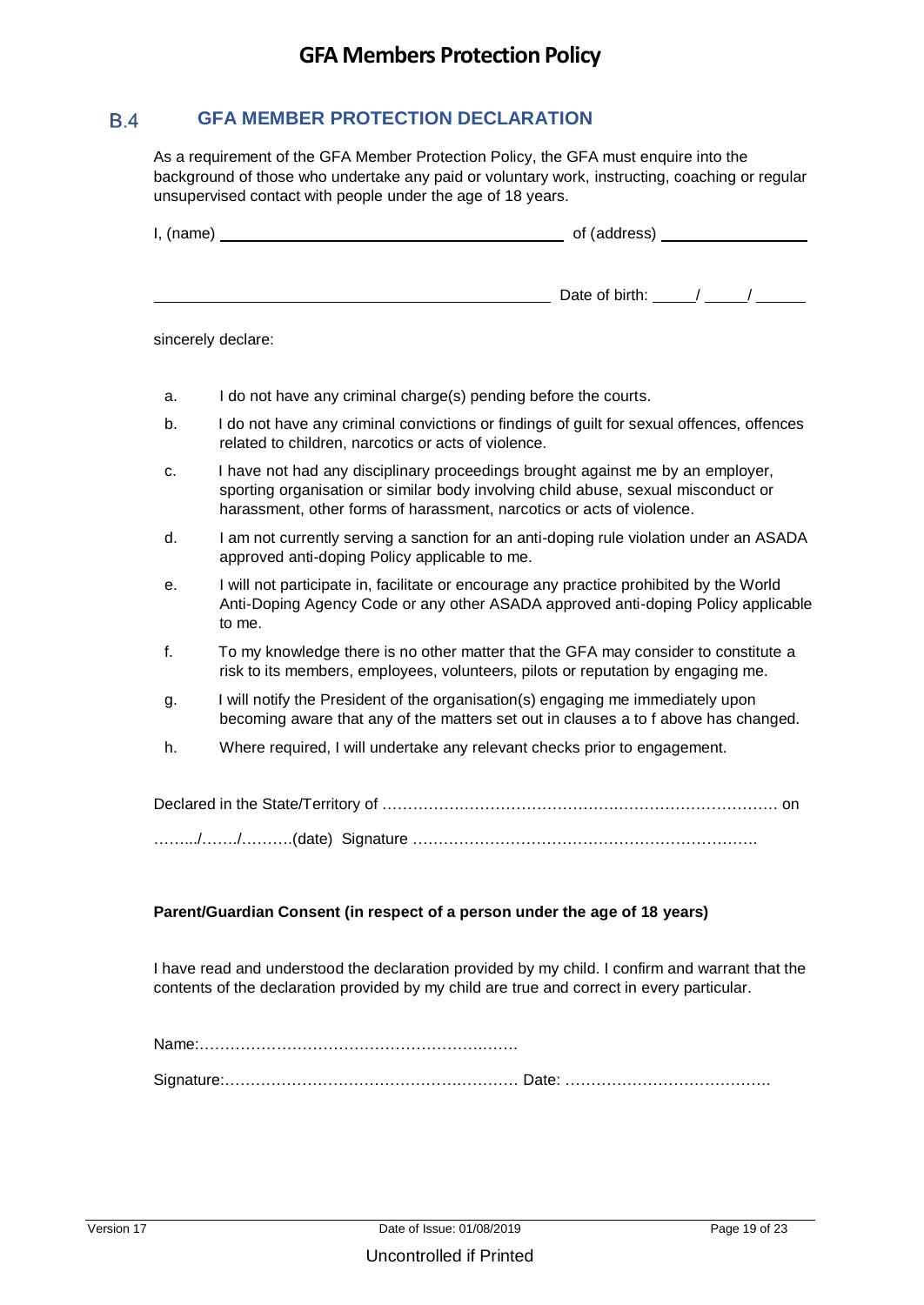# **APPENDIX C ROLE-SPECIFIC CODES OF CONDUCT**

All the above following Codes of Conduct are adopted as part of the Official GFA Member Protection Policy.

### **GFA OFFICIAL CODE OF CONDUCT**

#### **General Code of Behaviour**

As a member of the GFA, a Regional association or an affiliated club or a person required to comply with GFA's Member Protection Policy, you must meet the following requirements in regard to your conduct during any activity held or sanctioned by the GFA, a Regional Association or an affiliated club and in any role you hold within the GFA, a Regional Association or an affiliated club:

- a. Respect the rights, dignity and worth of others.
- b. Be fair, considerate and honest in all dealing with others.
- c. Be professional in, and accept responsibility for your actions.
- d. Make a commitment to providing quality service.
- e. Be aware of, and maintain an uncompromising adhesion to GFA's standards, rules, regulations and policies.
- f. Operate within the rules of the sport including national and international guidelines which govern the GFA, the State associations and the affiliated clubs.
- g. Do not use your involvement with the GFA, a Regional association or an affiliated club to promote your own beliefs, behaviours or practices where these are inconsistent with those of the GFA, a Regional association or an affiliated club.
- h. Demonstrate a high degree of individual responsibility especially when dealing with persons under 18 years of age, as your words and actions are an example.
- i. Avoid unaccompanied and unobserved activities with persons under 18 years of age, wherever possible.
- j. Refrain from any form of harassment of others.
- k. Refrain from any behaviour that may bring the GFA, a State association or an affiliated club into disrepute.
- l. Provide a safe environment for the conduct of the activity.
- m. Show concern and caution towards others who may be sick, handicapped or injured.
- n. Be a positive role model.
- o. Understand the repercussions if you breach, or are aware of any breaches of, this code of behaviour.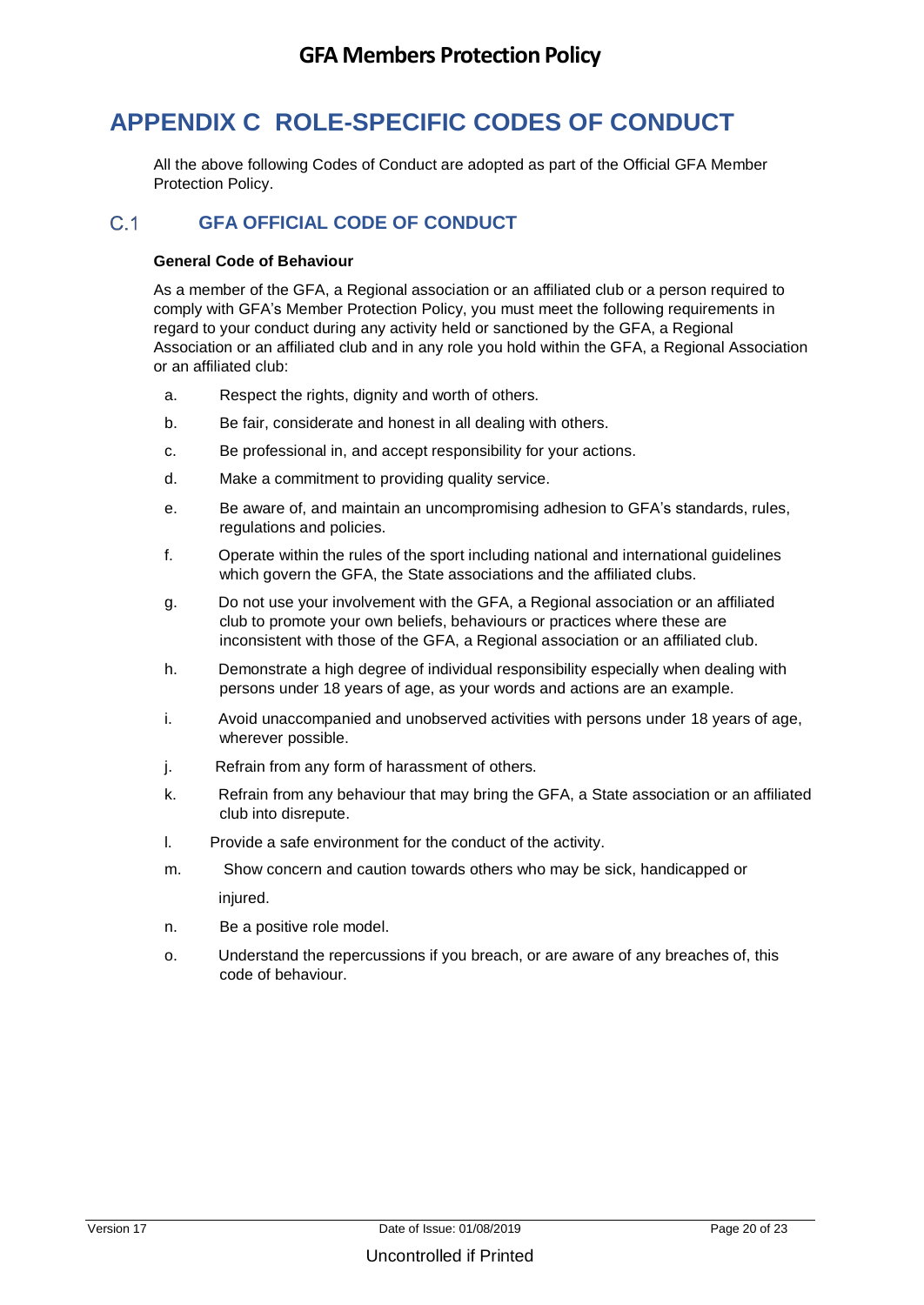### **GFA INSTRUCTOR/COACH CODE OF CONDUCT**

#### **GFA Instructing and Coaching Code of Behaviour**

In addition to GFA's General Code of Behavior, you must meet the following requirements in regard to your conduct during any activity held or sanctioned by GFA, a member association or an affiliated club and in your role as an instructor or coach appointed by GFA, a member association or an affiliated club:

- a. Lead by example and ensure adherence to the General Code of Behaviour by which you coach/instruct.
- b. Provide feedback to pilots and other participants in a constructive manner.
- c. Recognise pilots' rights to consult with other instructors, coaches and advisers. Cooperate fully with other specialists (for example, airworthiness personnel and sports scientists).
- d. Treat all pilots fairly and without bias or discrimination within the context of their sporting activities.
- e. Encourage and facilitate pilots' independence and responsibility for their own behaviour, performance, decisions and actions.
- f. Appropriately involve the pilots in decisions that affect them.
- g. Encourage pilots to respect one another and to expect respect for their worth as individuals regardless of their level of experience.
- h. Ensure that the tasks and/or training set are suitable for experience, ability, and physical and psychological conditions of the pilots.
- i. Be acutely aware that you are in a position of influence and authority as an instructor or coach and develop with your pilots an instructional/coaching relationship and avoid any sexual intimacy with pilots that could develop as a result.
- j. Avoid situations with your pilots that could be construed as compromising or a conflict of interest.
- k. Actively monitor and report any use of performance enhancing drugs and illegal substances which must not be permitted in any circumstances.
- l. Discourage use of alcohol and tobacco.
- m. Do not exploit any instructional/coaching relationship to further personal, political or business interests at the expense of the best interest of your pilots.
- n. Accept and respect the role of officials in ensuring that competitions are conducted fairly and according to established rules.
- o. Know and abide by rules, regulations and standards, and encourage pilots to do likewise.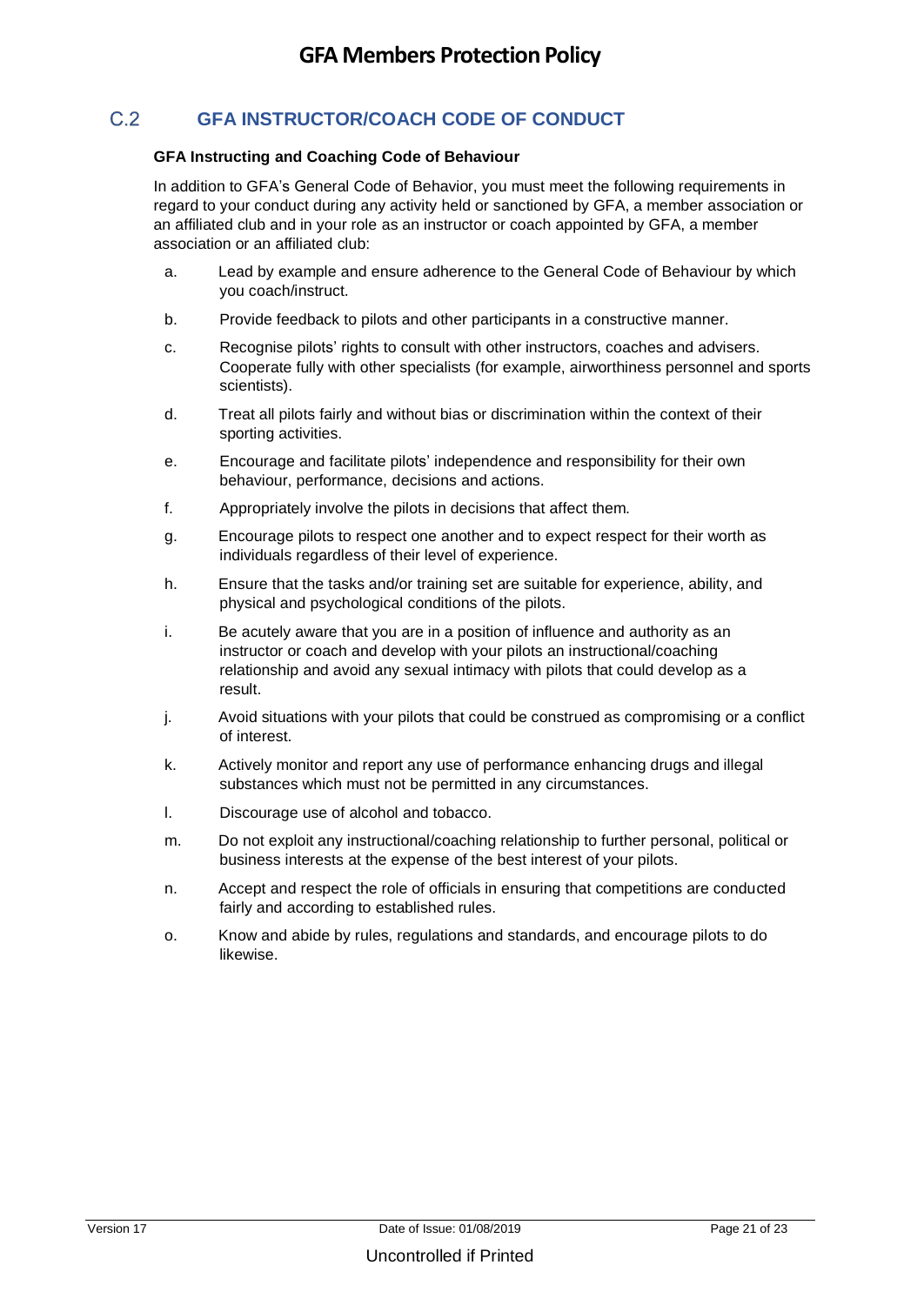#### $C.3$ **GFA PILOT/ATHLETE CODE OF CONDUCT**

In addition to GFA's General Code of Behaviour, you must meet the following requirements in regard to your conduct during any activity held or sanctioned by GFA, a Regional association or an affiliated club and in your role as a pilot/participant in any activity held by or under the auspices of GFA, a Regional association or an affiliated club:

- a. Respect the rights, dignity and worth of fellow pilots, instructors, coaches, and officials.
- b. Do not tolerate acts of aggression.
- c. Respect the talent, potential and development of fellow pilots, airworthiness personnel and competitors.
- d. for and respect the equipment provided to you by your club.
- e. Be frank and honest with your instructor or coach concerning illness and injury and your ability to fly safely within the program requirements.
- f. Do not attempt to gain favour or benefit by engaging in inappropriate intimate relationships with your instructor or coach.
- g. Conduct yourself in a professional manner relating to language, temper and punctuality.
- h. Maintain acceptable personal behaviour standards at all times.
- i. Abide by the rules and respect the decision of the official, making all appeals through the formal process and respecting the final decision.
- j. Be honest in your attitude and preparation to training. W ork equally hard for yourself and your team or club.
- k. Cooperate with instructors, coaches and employees in development of programs to enhance your flying or other skills.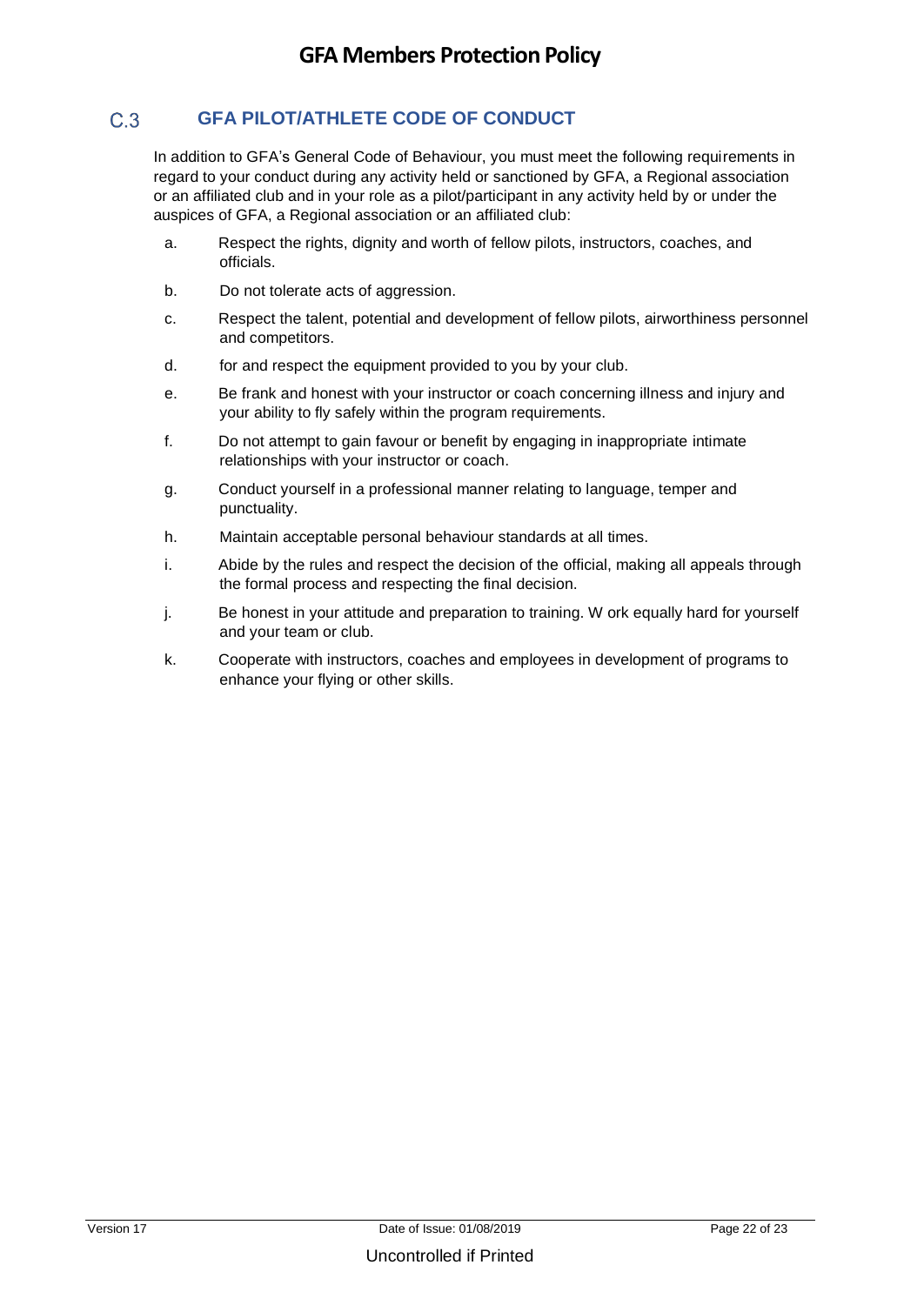#### $C.3$ **GFA ADMINISTRATOR (VOLUNTEER) CODE OF CONDUCT**

In addition to GFA's General Code of Behaviour, you must meet the following requirements in regard to your conduct during any activity held by or under the auspices of GFA, a Regional association or an affiliated club and in your role as a volunteer, official or administrator of the GFA, a Regional association or an affiliated club:

- a. Resolve conflicts fairly and promptly through established procedures.
- b. Maintain strict impartiality.
- c. Be aware of your legal responsibilities
- d. Place the safety and welfare of the pilots/participants above all else.
- e. Accept responsibility for all actions taken.
- f. Be impartial.
- g. Avoid any situation which may lead to a conflict of interest.
- h. Be courteous, respectful and open to discussion and interaction.
- i. Value the individual in sport.